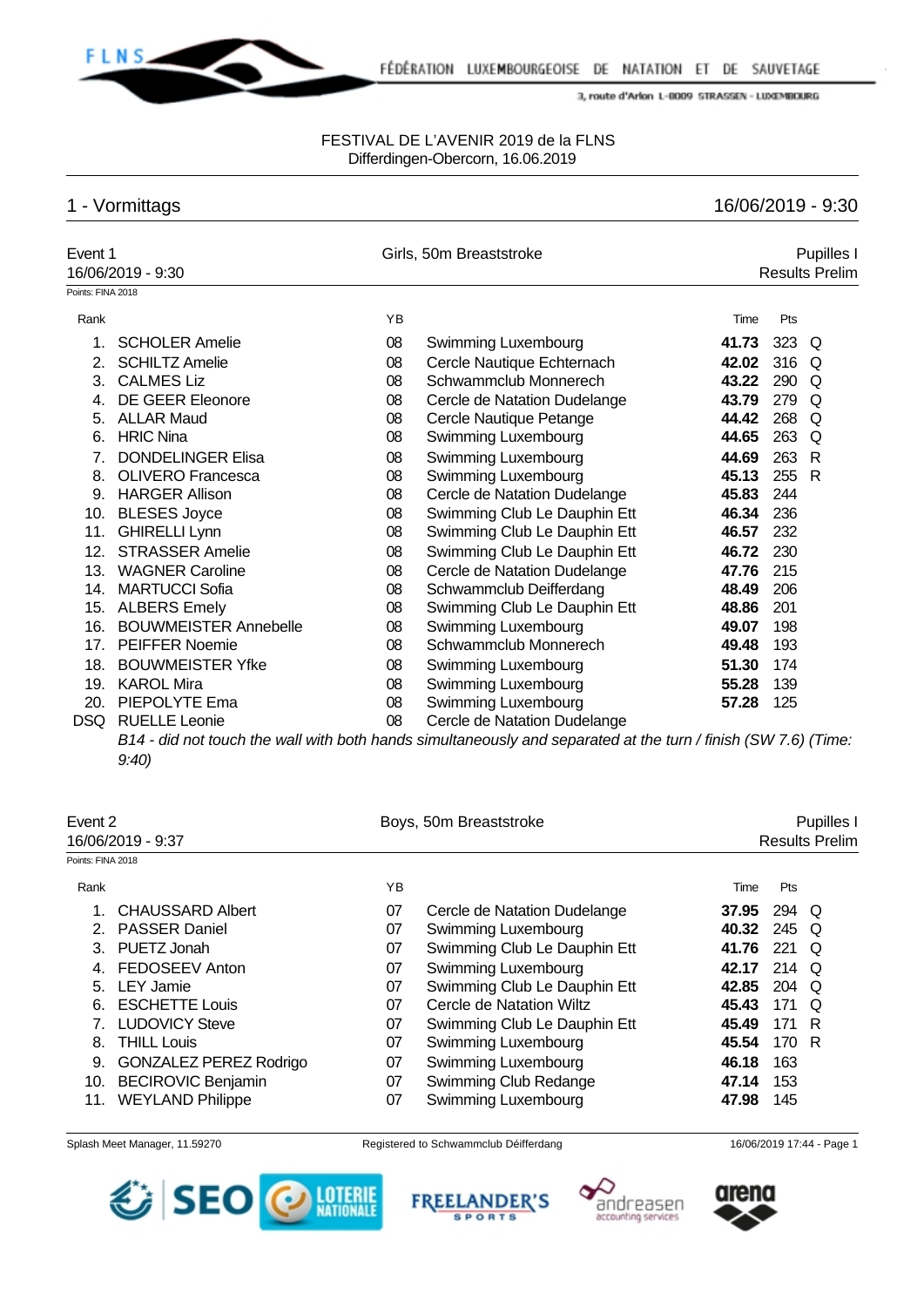

|                           | Event 2, Boys, 50m Breaststroke, Prelim, Pupilles I                          |                |                                                                                                                                                                                                             |                |            |                                      |
|---------------------------|------------------------------------------------------------------------------|----------------|-------------------------------------------------------------------------------------------------------------------------------------------------------------------------------------------------------------|----------------|------------|--------------------------------------|
| Rank                      |                                                                              | YB             |                                                                                                                                                                                                             | Time           | Pts        |                                      |
|                           | 12. REIFF Mathieu<br>13. LEMIESZONEK Maksymilian<br>DSQ SOUSA DA COSTA Bryan | 07<br>07<br>07 | Swimming Club Le Dauphin Ett<br>Cercle de Natation Diekirch<br><b>Barracuda Esch Natation</b><br>B4 - arm movements not simultaneous, not in the same horizontal plane or alternating (SW 7.2) (Time: 9:45) | 49.24<br>51.77 | 134<br>116 |                                      |
|                           | <b>DSQ SCHAUER Victor</b><br>turn (SW 7.4) (Time: 9:45)                      | 07             | Cercle de Natation Diekirch<br>B9 - head did not break the surface before arms reached the widest point at the 2nd armstroke after start /                                                                  |                |            |                                      |
|                           | DNS DUSEMON Paul<br>DNS SCHARF Herman                                        | 07<br>07       | <b>Swimming Luxembourg</b><br>Swimming Luxembourg                                                                                                                                                           |                |            |                                      |
| Event 3                   | 16/06/2019 - 9:43                                                            |                | Girls, 50m Breaststroke                                                                                                                                                                                     |                |            | Pupilles II<br><b>Results Prelim</b> |
| Points: FINA 2018<br>Rank |                                                                              | YB             |                                                                                                                                                                                                             | Time           | Pts        |                                      |
|                           | <b>KROMBACH Linda</b>                                                        |                |                                                                                                                                                                                                             |                |            |                                      |
| 1.<br>2.                  |                                                                              | 07             | Swimming Luxembourg<br>Schwammclub Monnerech                                                                                                                                                                | 38.76          | 403        | Q                                    |
|                           | <b>THILL Gina</b><br>3. HAN Mengjia                                          | 07<br>07       | Swimming Luxembourg                                                                                                                                                                                         | 39.49<br>39.83 | 381<br>371 | Q<br>Q                               |
|                           | 4. PHILIPPART Lina                                                           | 07             | Schwammclub Monnerech                                                                                                                                                                                       | 41.44          | 330        | Q                                    |
|                           | 5. GARBUGLIO Jaya Lavinia                                                    | 07             | Schwammclub Monnerech                                                                                                                                                                                       | 42.82          | 299        | Q                                    |
|                           | 6. LINDMARK MELO Maia                                                        | 07             | Cercle de Natation Dudelange                                                                                                                                                                                | 42.85          | 298        | Q                                    |
|                           | 7. REINESCH Leeloo                                                           | 07             | Schwammclub Monnerech                                                                                                                                                                                       | 43.08          | 293        | $\mathsf{R}$                         |
| 8.                        | <b>CORBEEL BASTIN Ava</b>                                                    | 07             | Swimming Club Le Dauphin Ett                                                                                                                                                                                | 43.27          | 289        | R                                    |
|                           | 9. PETESCH Lea                                                               | 07             | Schwammclub Monnerech                                                                                                                                                                                       | 43.33          | 288        |                                      |
|                           | 10. AHMED Farida                                                             | 07             | Swimming Luxembourg                                                                                                                                                                                         | 43.40          | 287        |                                      |
| 11.                       | <b>ELCHEROTH Niki</b>                                                        | 07             | Swimming Club Redange                                                                                                                                                                                       | 44.37          | 268        |                                      |
|                           | 12. BOUWMEISTER Philine                                                      | 07             | Swimming Luxembourg                                                                                                                                                                                         | 44.81          | 261        |                                      |
| 13.                       | <b>CONTER Anja</b>                                                           | 07             | Swimming Luxembourg                                                                                                                                                                                         | 44.99          | 257        |                                      |
| 14.                       | <b>THINNES Lena</b>                                                          | 07             | Schwammclub Monnerech                                                                                                                                                                                       | 45.46          | 250        |                                      |
|                           | 15. KOENIG Aurelie                                                           | 07             | Swimming Club Redange                                                                                                                                                                                       | 45.76          | 245        |                                      |
| 16.                       | <b>MOUSEL Sarah</b>                                                          | 07             | Swimming Luxembourg                                                                                                                                                                                         | 47.04          | 225        |                                      |
|                           | 17. DE WAHA Lina-Marie                                                       | 07             | Cercle de Natation Diekirch                                                                                                                                                                                 | 48.12          | 210        |                                      |
| 18.                       | <b>CICCONE Adele</b>                                                         | 07             | Swimming Club Le Dauphin Ett                                                                                                                                                                                | 48.56          | 205        |                                      |
| 19.                       | <b>DEFRANG Anik</b>                                                          | 07             | Swimming Luxembourg                                                                                                                                                                                         | 48.65          | 204        |                                      |
| 20.                       | <b>THOMAS Emmy</b>                                                           | 07             | Swimming Club Le Dauphin Ett                                                                                                                                                                                | 49.12          | 198        |                                      |
| 21.                       | NTAGANDA Sophie                                                              | 07             | Swimming Luxembourg                                                                                                                                                                                         | 49.74          | 190        |                                      |
| 22.                       | <b>MOTLOVA Ema</b>                                                           | 07             | Swimming Luxembourg                                                                                                                                                                                         | 50.41          | 183        |                                      |
| 23.                       | <b>MAJ Nathalie</b>                                                          | 07             | Swimming Luxembourg                                                                                                                                                                                         | 51.72          | 169        |                                      |
| 24.                       | <b>SELMANOVIC Amina</b>                                                      | 07             | Schwammclub Deifferdang                                                                                                                                                                                     | 54.32          | 146        |                                      |
| 25.                       | <b>SCHOTT Laury</b>                                                          | 07             | Cercle Nautique Echternach                                                                                                                                                                                  | 1:01.16        | 102        |                                      |





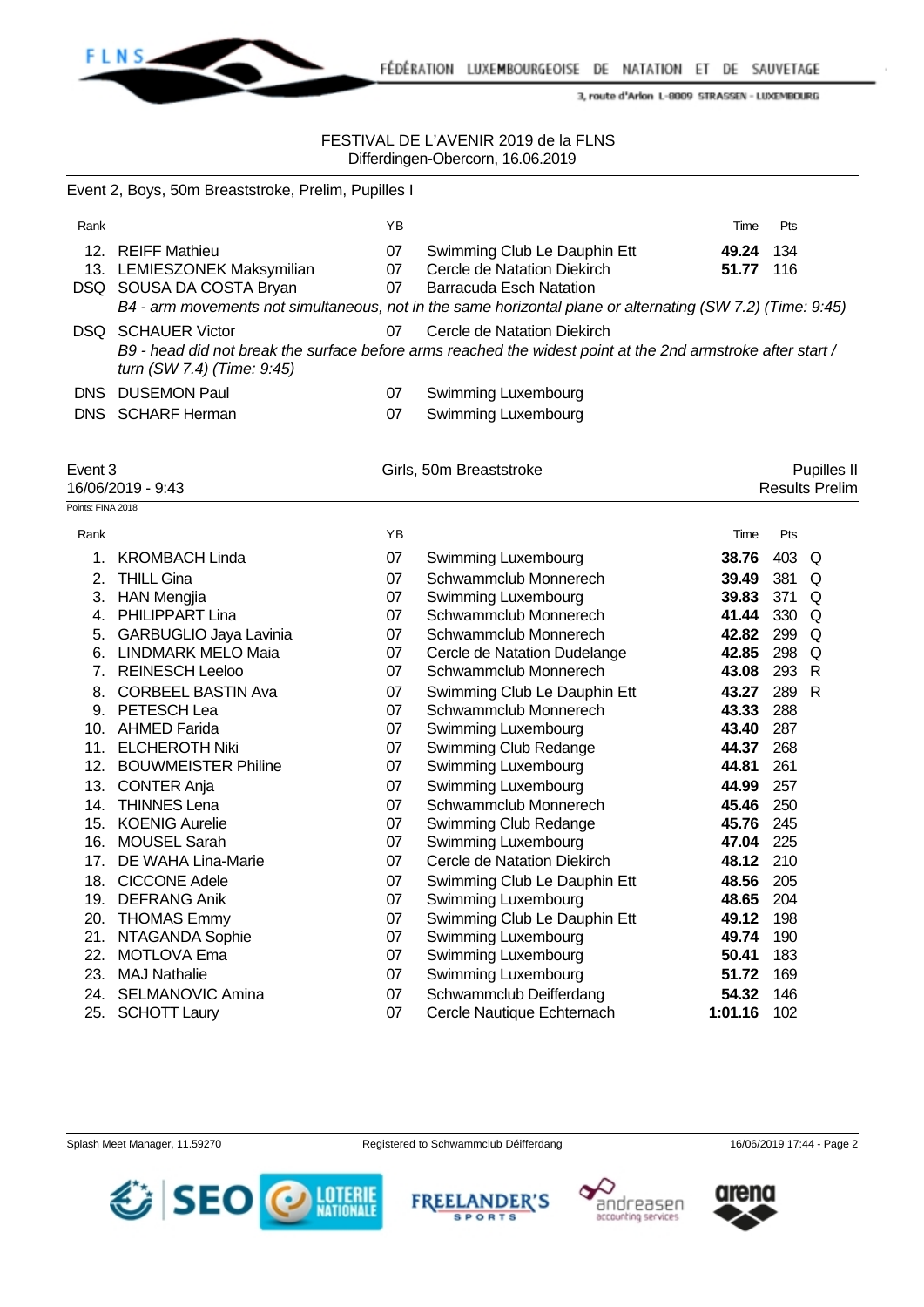

| Event 4           | 16/06/2019 - 9:51                           |          | Boys, 50m Breaststroke                              |         | <b>Results Prelim</b>     | Pupilles II                  |
|-------------------|---------------------------------------------|----------|-----------------------------------------------------|---------|---------------------------|------------------------------|
| Points: FINA 2018 |                                             |          |                                                     |         |                           |                              |
| Rank              |                                             | YB       |                                                     | Time    | Pts                       |                              |
| 1.                | <b>CALMES Nicolas</b>                       | 06       | Schwammclub Monnerech                               | 36.55   | 329                       |                              |
| 2.                | RIKKERT Thijmen                             | 06       | Swimming Luxembourg                                 | 39.40   | Q<br>263 Q                |                              |
| 3.                | <b>MOOG Mathis</b>                          | 06       | Swimming Luxembourg                                 | 41.05   | 232 Q                     |                              |
| 4.                | <b>HOLLERICH Tom</b>                        | 06       | Swimming Club Le Dauphin Ett                        | 41.62   | 223 Q                     |                              |
| 5.                | <b>TUCHILA Ionut Alexandru</b>              | 06       | Swimming Luxembourg                                 | 41.91   | 218 Q                     |                              |
| 6.                | <b>JAAS Tom</b>                             | 06       | Swimming Club Le Dauphin Ett                        | 42.97   | 202 Q                     |                              |
| 7 <sub>1</sub>    | <b>BOZONCA Gabriel</b>                      | 06       | Schwammclub Deifferdang                             | 44.45   | 183 R                     |                              |
| 8.                | <b>WESTER Ben</b>                           | 06       | Cercle de Natation Dudelange                        | 45.57   | 170<br>$\mathsf{R}$       |                              |
| 9.                | <b>JAAS Joe</b>                             | 06       | Swimming Club Le Dauphin Ett                        | 45.82   | 167                       |                              |
|                   | 10. MILANOVSKI Stefan                       | 06       | Swimming Luxembourg                                 | 46.60   | 159                       |                              |
|                   | 11. BADZIUK FERNANDES Leonid Daniel         | 06       | Cercle Nautique Petange                             | 47.60   | 149                       |                              |
|                   | 12. TEXEIRA GRAVELOS Diogo                  | 06       | Swimming Club Redange                               | 49.73   | 130                       |                              |
|                   | 13. OUMINA Ziad                             | 06       | <b>Barracuda Esch Natation</b>                      | 55.91   | 92                        |                              |
| <b>DNS</b>        | <b>PEUSCH Kevin</b>                         | 06       | Swimming Luxembourg                                 |         |                           |                              |
| Event 5           | 16/06/2019 - 9:56                           |          | Girls, 50m Breaststroke                             |         |                           | Poussins I<br><b>Results</b> |
| Points: FINA 2018 |                                             |          |                                                     |         |                           |                              |
|                   |                                             |          |                                                     |         |                           |                              |
| Rank              |                                             | YB       |                                                     | Time    | Pts                       |                              |
| 1.                | <b>LEONARD Leni</b>                         | 10       | Swimming Luxembourg                                 | 52.57   | 161                       |                              |
| 2 <sub>1</sub>    | <b>BARTHEL Emma</b>                         | 10       | Swimming Club Redange                               | 53.77   | 151                       |                              |
| 3.                | <b>BOUWMEISTER Julianne</b>                 | 10       | Swimming Luxembourg                                 | 55.14   | 140                       |                              |
| 4.                | <b>PAVELEK Mira</b>                         | 10       | Swimming Luxembourg                                 | 55.88   | 134                       |                              |
| 5.                | <b>DONDELINGER Eila</b><br>DNS YANKOVA Neda | 10<br>10 | Swimming Club Le Dauphin Ett<br>Swimming Luxembourg | 1:01.51 | 100                       |                              |
|                   |                                             |          |                                                     |         |                           |                              |
| Event 6           |                                             |          | Boys, 50m Breaststroke                              |         |                           | Poussins I                   |
| Points: FINA 2018 | 16/06/2019 - 9:58                           |          |                                                     |         |                           | <b>Results</b>               |
| Rank              |                                             | YB       |                                                     | Time    | Pts                       |                              |
| 1.                | <b>REINESCH Inaki</b>                       | 09       | Schwammclub Deifferdang                             | 46.58   | 159                       |                              |
| 2.                | <b>BEHLIL Alp</b>                           | 09       | Swimming Luxembourg                                 | 48.34   | 142                       |                              |
| 3.                | <b>BORDAS Anatole</b>                       | 09       | Schwammclub Monnerech                               | 49.02   | 136                       |                              |
| 4.                | <b>REDING Deyan</b>                         | 09       | Cercle de Natation Dudelange                        | 49.53   | 132                       |                              |
| 5.                | <b>KIDD Alexander</b>                       | 09       | Swimming Luxembourg                                 | 50.85   | 122                       |                              |
| 6.                | <b>FALTZ Aleksandar</b>                     | 09       | Swimming Club Le Dauphin Ett                        | 52.97   | 108                       |                              |
| 7.                | <b>MAIT-RABBI Nizar</b>                     | 09       | Schwammclub Deifferdang                             | 53.88   | 102                       |                              |
| 8.                | <b>ZAUSA Giulio</b>                         | 09       | Schwammclub Monnerech                               | 54.00   | 102                       |                              |
| 9.                | <b>CALMES ZBINDEN Chris</b>                 | 09       | Cercle de Natation Dudelange                        | 55.95   | 91                        |                              |
| 10.               | <b>FABER Max</b>                            | 09       | Schwammclub Monnerech                               | 57.32   | 85                        |                              |
| 11.               | <b>TROIA REVERTE Giacomo</b>                | 09       | Swimming Club Le Dauphin Ett                        | 59.81   | 75                        |                              |
|                   | Splash Meet Manager, 11.59270               |          | Registered to Schwammclub Déifferdang               |         | 16/06/2019 17:44 - Page 3 |                              |







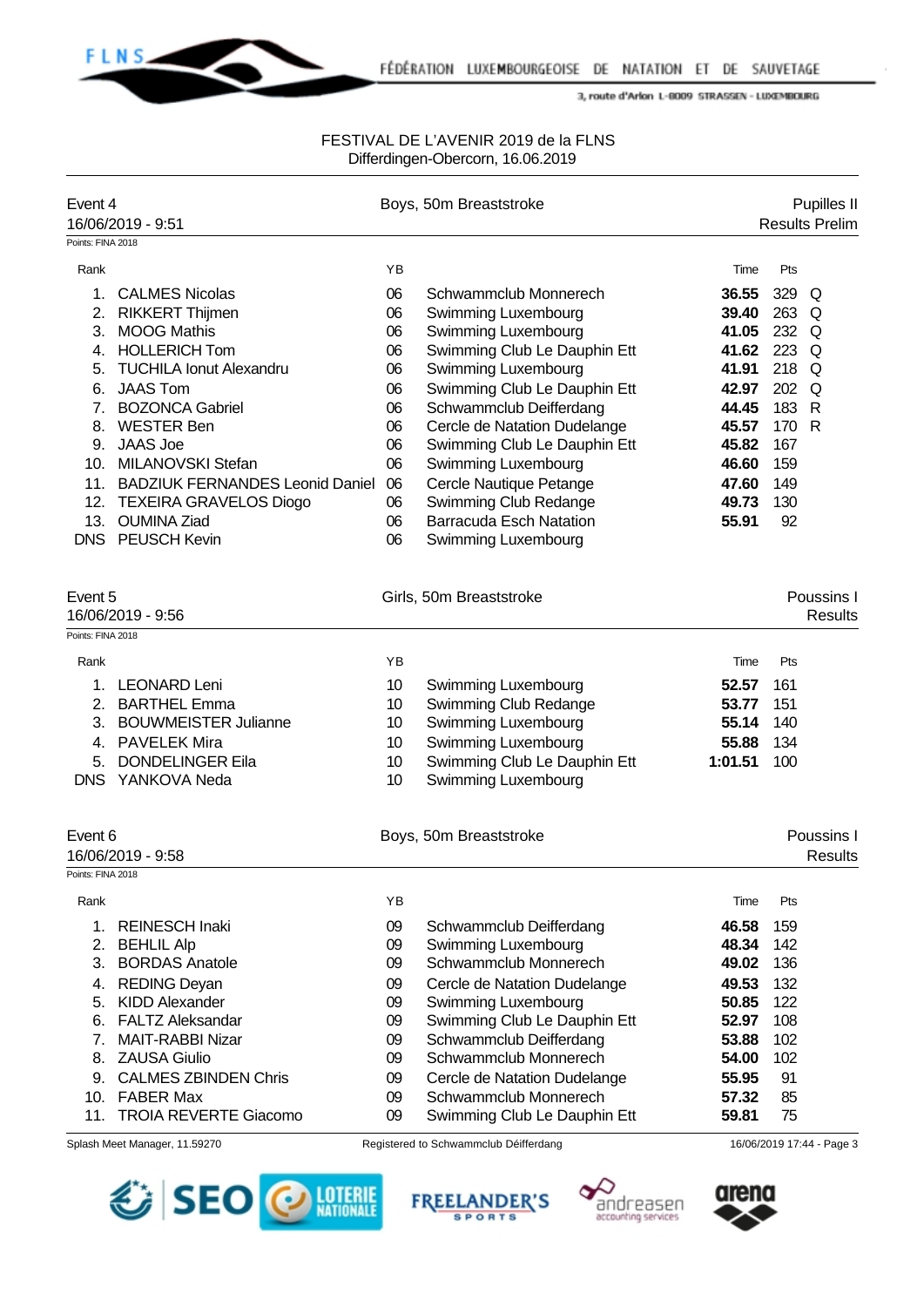

|                   | Event 6, Boys, 50m Breaststroke, Poussins I                                |                |                                                                                                                                         |                               |                               |
|-------------------|----------------------------------------------------------------------------|----------------|-----------------------------------------------------------------------------------------------------------------------------------------|-------------------------------|-------------------------------|
| Rank              |                                                                            | YB             |                                                                                                                                         | Time                          | Pts                           |
|                   | 12. CARDOSO COSTA Diogo<br>13. SANTINI DE ALMEIDA Nilson<br>14. OESCH Noah | 09<br>09<br>09 | Cercle de Natation Dudelange<br>Schwammclub Deifferdang<br>Schwammclub Monnerech                                                        | 1:01.42<br>1:04.65<br>1:05.06 | 69<br>59<br>58                |
|                   | DSQ VALENTINI Stefano<br>$10:06$ )                                         | 09             | Schwammclub Monnerech<br>B14 - did not touch the wall with both hands simultaneously and separated at the turn / finish (SW 7.6) (Time: |                               |                               |
|                   | DSQ DE ALMEIDA Ethan                                                       | 09             | Schwammclub Monnerech                                                                                                                   |                               |                               |
|                   | (Time: 10:02)                                                              |                | B13 - alternating movements of the feet or downward butterfly kicks (except as allowed by SW 7.1) (SW 7.5)                              |                               |                               |
|                   | DNS YANKOV Andrey                                                          | 09             | Swimming Luxembourg                                                                                                                     |                               |                               |
| Event 7           | 16/06/2019 - 10:04                                                         |                | Girls, 50m Breaststroke                                                                                                                 |                               | Poussins II<br><b>Results</b> |
| Points: FINA 2018 |                                                                            |                |                                                                                                                                         |                               |                               |
| Rank              |                                                                            | ΥB             |                                                                                                                                         | Time                          | Pts                           |
| 1.                | <b>GRUJIC-MARTINS Teodora</b>                                              | 09             | Swimming Luxembourg                                                                                                                     | 42.79                         | 299                           |
|                   | 2. MILANOVSKA Maja                                                         | 09             | Swimming Luxembourg                                                                                                                     | 48.77                         | 202                           |
|                   | 3. KROMBACH Eva                                                            | 09             | Swimming Luxembourg                                                                                                                     | 49.15                         | 197                           |
|                   | 4. FRADET Maelle                                                           | 09             | Schwammclub Deifferdang                                                                                                                 | 50.18                         | 185                           |
|                   | 5. REUTER Tamara                                                           | 09             | Schwammclub Monnerech                                                                                                                   | 50.39                         | 183                           |
|                   | 6. POELS Klara-Luisa                                                       | 09             | Swimming Luxembourg                                                                                                                     | 51.08                         | 176                           |
|                   | 7. FEINEN Zohra                                                            | 09             | Swimming Club Le Dauphin Ett                                                                                                            | 51.09                         | 176                           |
|                   | 8. PRENTIC Anela                                                           | 09             | Schwammclub Deifferdang                                                                                                                 | 52.13                         | 165                           |
|                   | 9. CONSTANTIN Sophia                                                       | 09             | Swimming Luxembourg                                                                                                                     | 52.20                         | 165                           |
|                   | 10. LUETZEN Laura                                                          | 09             | Cercle de Natation Diekirch                                                                                                             | 54.75                         | 143                           |
|                   | 11. OLINGER Lilli                                                          | 09             | Swimming Club Redange                                                                                                                   | 57.39                         | 124                           |
|                   | 12. NOTHUM June                                                            | 09             | Swimming Club Redange                                                                                                                   | 58.67                         | 116                           |
|                   | 13. CANDASAMY Mythili                                                      | 09             | Swimming Club Le Dauphin Ett                                                                                                            | 58.71                         | 116                           |
|                   | 14. RIVELLINI Frida                                                        | 09             | Swimming Luxembourg                                                                                                                     | 1:00.84                       | 104                           |
|                   | 15. SAND Jade Emmanuelle                                                   | 09             | Cercle de Natation Diekirch                                                                                                             | 1:01.90                       | 99                            |
|                   | 16. LONGO Mara                                                             | 09             | Swimming Club Le Dauphin Ett                                                                                                            | 1:06.69                       | 79                            |
|                   | DSQ RANCITELLI Ayleen                                                      | 09             | Schwammclub Monnerech                                                                                                                   |                               |                               |
|                   | 10:10                                                                      |                | B11 - movements of the legs not simultaneous, not on the same horizontal plane or alternating (SW 7.4) (Time.                           |                               |                               |
| <b>DNS</b>        | PACHECO DE SOUSA Yara                                                      | 09             | Cercle de Natation Dudelange                                                                                                            |                               |                               |







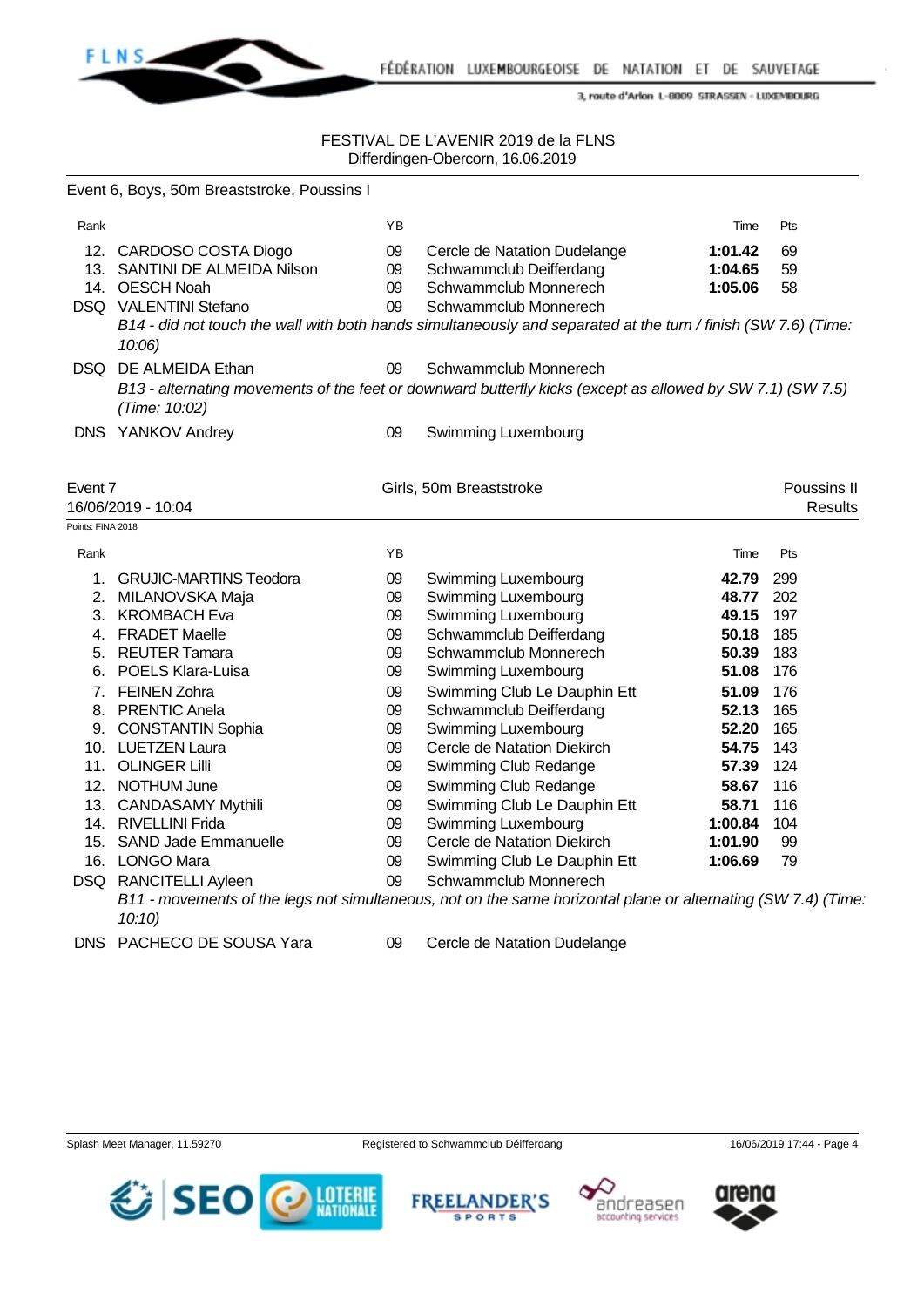

### FESTIVAL DE L'AVENIR 2019 de la FLNS Differdingen-Obercorn, 16.06.2019

| Event 8           | 16/06/2019 - 10:09                                                                                                                                     |          |                     |          | Boys, 50m Breaststroke                                         |                                                            |                    |                    |                       | Poussins II<br><b>Results</b> |
|-------------------|--------------------------------------------------------------------------------------------------------------------------------------------------------|----------|---------------------|----------|----------------------------------------------------------------|------------------------------------------------------------|--------------------|--------------------|-----------------------|-------------------------------|
| Points: FINA 2018 |                                                                                                                                                        |          |                     |          |                                                                |                                                            |                    |                    |                       |                               |
| Rank              |                                                                                                                                                        |          |                     | ΥB       |                                                                |                                                            |                    |                    | Pts<br>Time           |                               |
| 1.                | <b>ORTIZ BOGDANOV Pablo</b>                                                                                                                            |          |                     | 08       |                                                                | <b>Swimming Luxembourg</b>                                 |                    |                    | 43.16<br>200          |                               |
| 2.                | <b>VIGUIER Evan</b>                                                                                                                                    |          |                     | 08       |                                                                | <b>Swimming Luxembourg</b>                                 |                    |                    | 43.48<br>195          |                               |
| 3.                | <b>VISSER Mats</b>                                                                                                                                     |          |                     | 08       |                                                                | Swimming Club Le Dauphin Ett                               |                    |                    | 195<br>43.50          |                               |
| 4.                | <b>SAMMARCO Andrea</b>                                                                                                                                 |          |                     | 08       |                                                                | Swimming Luxembourg                                        |                    |                    | 184<br>44.37          |                               |
|                   | 5. KRIES Leo                                                                                                                                           |          |                     | 08       |                                                                | Swimming Luxembourg                                        |                    |                    | 145<br>48.04          |                               |
| 6.                | <b>METZLER Charles</b>                                                                                                                                 |          |                     | 08       |                                                                | Swimming Luxembourg                                        |                    |                    | 136<br>49.03          |                               |
| 7.                | <b>GEORGIEV Theodor</b>                                                                                                                                |          |                     | 08       |                                                                | Swimming Luxembourg                                        |                    |                    | 114<br>52.03          |                               |
| 8.                | <b>FERREIRA Noah</b>                                                                                                                                   |          |                     | 08       |                                                                | Cercle Nautique Echternach                                 |                    |                    | 52.06<br>114          |                               |
| 9.                | <b>SIEDLECKI Michal</b>                                                                                                                                |          |                     | 08       |                                                                | Swimming Luxembourg                                        |                    |                    | 52.72<br>109          |                               |
| 10.               | <b>MOOG Jules</b><br><b>KUNEN Fynn</b>                                                                                                                 |          |                     | 08       |                                                                | Swimming Luxembourg                                        |                    |                    | 52.73<br>109<br>108   |                               |
| 11.               | <b>SUBASIC Denis</b>                                                                                                                                   |          |                     | 08       |                                                                | <b>Swimming Luxembourg</b><br>Cercle de Natation Dudelange |                    |                    | 52.87<br>107          |                               |
| 12.<br>13.        | MELOUANE AMAHZOUNE Adam                                                                                                                                |          |                     | 08<br>08 |                                                                | Cercle de Natation Wiltz                                   |                    |                    | 53.16<br>53.50<br>105 |                               |
| 14.               | <b>KROMBACH Alex</b>                                                                                                                                   |          |                     | 08       |                                                                | Swimming Luxembourg                                        |                    |                    | 54.19<br>101          |                               |
| 15.               | <b>GONCALVES Patrick</b>                                                                                                                               |          |                     | 08       |                                                                | <b>Barracuda Esch Natation</b>                             |                    |                    | 54.87<br>97           |                               |
|                   | 16. DAKEU NGAHA David Owen                                                                                                                             |          |                     | 08       |                                                                | Cercle de Natation Diekirch                                |                    |                    | 54.99<br>96           |                               |
| 17.               | <b>MORAIS GRAVATO Diogo</b>                                                                                                                            |          |                     | 08       |                                                                | Cercle de Natation Dudelange                               |                    |                    | 93<br>55.64           |                               |
| 18.               | FIGUEIROA MUNOZ Marco Antonio                                                                                                                          |          |                     | 08       |                                                                | Cercle de Natation Diekirch                                |                    |                    | 56.67<br>88           |                               |
| 19.               | <b>PIRET Alexandre</b>                                                                                                                                 |          |                     | 08       |                                                                | Swimming Club Redange                                      |                    |                    | 57.33<br>85           |                               |
|                   | 20. PIRET Alexis                                                                                                                                       |          |                     | 08       |                                                                | Swimming Club Redange                                      |                    |                    | 83<br>57.84           |                               |
| 21.               | <b>OUMINA Reda</b>                                                                                                                                     |          |                     | 08       |                                                                | <b>Barracuda Esch Natation</b>                             |                    |                    | 76<br>59.61           |                               |
|                   | 22. WILDGEN Charel                                                                                                                                     |          |                     | 08       |                                                                | Cercle Nautique Echternach                                 |                    | 1:00.28            | 73                    |                               |
|                   | 23. MARTINS ENES Goncalo                                                                                                                               |          |                     | 08       |                                                                | Schwammclub Deifferdang                                    |                    | 1:22.96            | 28                    |                               |
|                   | DSQ STAICU David-Andrei                                                                                                                                |          |                     | 08       |                                                                | Swimming Club Le Dauphin Ett                               |                    |                    |                       |                               |
|                   | B2 - head did not break the surface at the 2nd arm pull after start / turn (SW 7.4) (Time: 10:21)                                                      |          |                     |          |                                                                |                                                            |                    |                    |                       |                               |
|                   | <b>DSQ FERNANDES Victor</b><br>B14 - did not touch the wall with both hands simultaneously and separated at the turn / finish (SW 7.6) (Time:<br>10:10 |          |                     | 08       |                                                                | Schwammclub Deifferdang                                    |                    |                    |                       |                               |
| DNS.              | <b>BOURG Nicolas</b>                                                                                                                                   |          |                     | 08       |                                                                | Swimming Luxembourg                                        |                    |                    |                       |                               |
| Event 9           | 16/06/2019 - 10:18                                                                                                                                     |          |                     |          | Girls, 400m Freestyle                                          |                                                            |                    |                    |                       | Pupilles I<br><b>Results</b>  |
| Rank              |                                                                                                                                                        | YB       |                     |          |                                                                | Time                                                       | 100m               | 200m               | 300m                  | 400m                          |
|                   | 1. SCHOLER Amelie                                                                                                                                      | 08       | Swimming Luxembourg |          |                                                                | 5:14.66                                                    | 1:14.08            | 2:34.78            | 3:55.07               | 5:14.66                       |
|                   | 2. BLESES Joyce                                                                                                                                        | 08       |                     |          | Swimming Club Le Dauphin E5:21.29                              |                                                            | 1:15.39            | 2:38.20            | 4:01.41               | 5:21.29                       |
|                   | 3. HRIC Nina                                                                                                                                           | 08       | Swimming Luxembourg |          |                                                                | 5:28.82                                                    | 1:19.59            | 2:44.30            | 4:08.09               | 5:28.82                       |
|                   | 4. CALMES Liz                                                                                                                                          | 08       |                     |          | Schwammclub Monnerech                                          | 5:40.96                                                    | 1:20.90            | 2:47.57            | 4:14.99               | 5:40.96                       |
|                   | 5. OLIVERO Francesca                                                                                                                                   | 08       | Swimming Luxembourg |          |                                                                | 5:46.48                                                    | 1:19.93            | 2:48.45            | 4:17.40               | 5:46.48                       |
|                   | 6. MARTUCCI Sofia<br>7. HARGER Allison                                                                                                                 | 08<br>08 |                     |          | Schwammclub Deifferdang<br>Cercle de Natation Dudelange6:05.92 | 5:46.50                                                    | 1:21.52<br>1:23.77 | 2:49.83<br>2:58.05 | 4:18.42<br>4:33.87    | 5:46.50<br>6:05.92            |
|                   | 8. DE GEER Eleonore                                                                                                                                    | 08       |                     |          | Cercle de Natation Dudelange6:13.59                            |                                                            | 1:24.81            | 3:00.21            | 4:38.13               | 6:13.59                       |







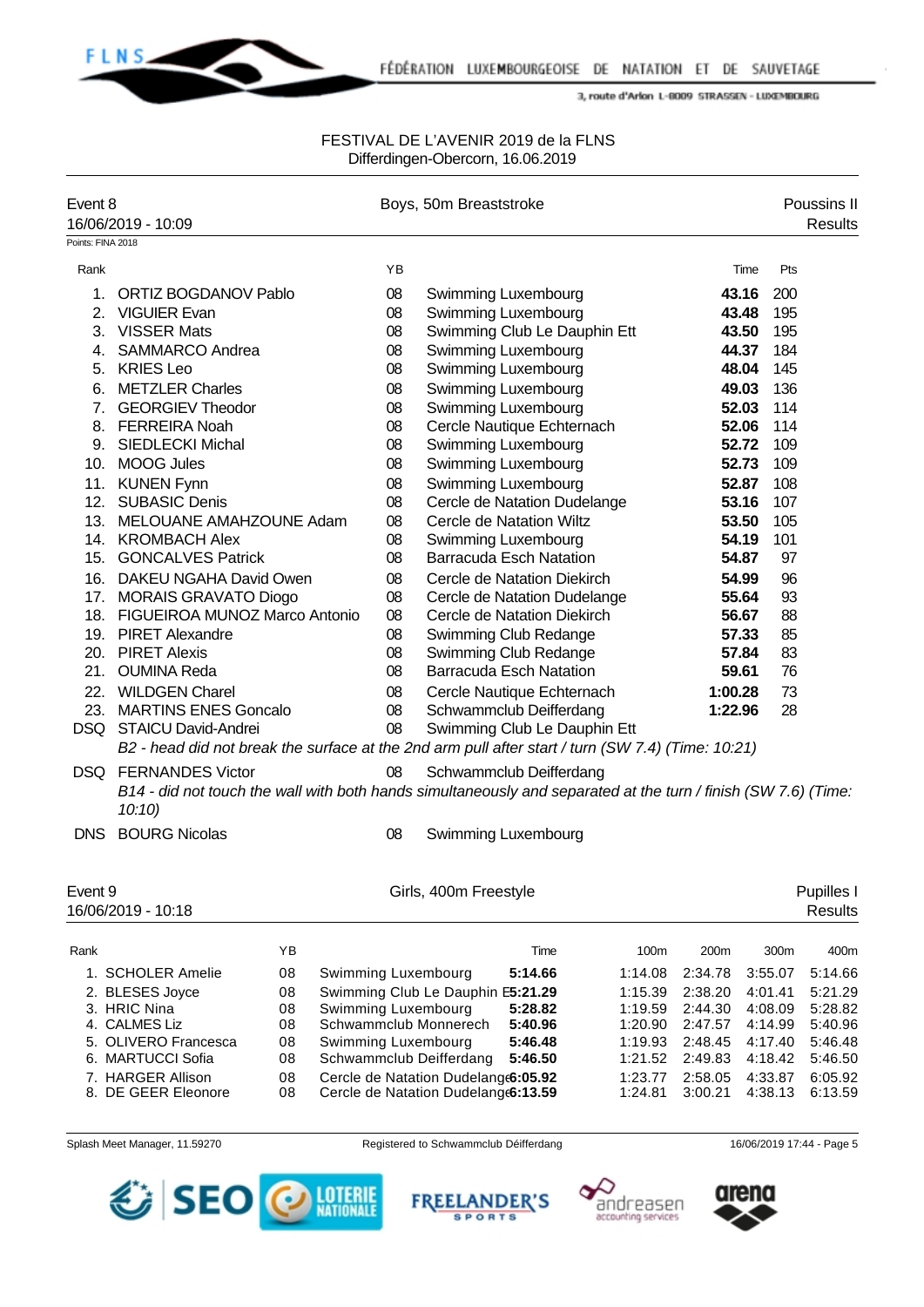

## FESTIVAL DE L'AVENIR 2019 de la FLNS Differdingen-Obercorn, 16.06.2019

Event 9, Girls, 400m Freestyle, Pupilles I

| Rank |                             | YB. |                                     | Time    | 100 <sub>m</sub> | 200 <sub>m</sub> | 300 <sub>m</sub> | 400m    |
|------|-----------------------------|-----|-------------------------------------|---------|------------------|------------------|------------------|---------|
|      | 9. BOUWMEISTER Annebelle 08 |     | Swimming Luxembourg                 | 6:14.57 | 1:29.59          | 3:05.01          | 4:40.42          | 6:14.57 |
|      | 10. DONDELINGER Elisa       | 08  | Swimming Luxembourg                 | 6:23.22 | 1:29.15          | 3:06.05          | 4:45.07          | 6:23.22 |
|      | 11. STRASSER Amelie         | 08  | Swimming Club Le Dauphin E6:29.31   |         | 1:26.47          | 3:07.36          | 4:48.40          | 6:29.31 |
|      | 12. GHIRELLI Lynn           | 08  | Swimming Club Le Dauphin E6:31.08   |         | 1:31.86          | 3:13.28          | 4:55.45          | 6:31.08 |
|      | 13. ALBERS Emely            | 08  | Swimming Club Le Dauphin E6:31.54   |         | 1:34.21          | 3:14.51          | 4:56.13          | 6:31.54 |
|      | 14. WAGNER Caroline         | 08  | Cercle de Natation Dudelange6:33.65 |         | 1:30.59          | 3:13.65          | 4:56.01          | 6:33.65 |
|      | 15. BOUWMEISTER Yfke        | 08  | Swimming Luxembourg                 | 6:52.15 | 1:36.40          | 3:21.04          | 5:07.04          | 6:52.15 |
|      | 16. PEIFFER Noemie          | 08  | Schwammclub Monnerech 7:09.36       |         | 1:43.67          | 3:36.09          | 5:26.19          | 7:09.36 |

16/06/2019 - 10:41 Results

Event 10 **Boys, 400m Freestyle Boys**, 400m Freestyle **Pupilles I** 

| Rank |                              | ΥB |                                     | Time    | 100m    | 200 <sub>m</sub> | 300 <sub>m</sub> | 400m    |
|------|------------------------------|----|-------------------------------------|---------|---------|------------------|------------------|---------|
|      | <b>CHAUSSARD Albert</b>      | 07 | Cercle de Natation Dudelange4:58.92 |         | 1:10.83 | 2:27.16          | 3:43.88          | 4:58.92 |
|      | 2. ESCHETTE Louis            | 07 | Cercle de Natation Wiltz            | 5:12.96 | 1:15.49 | 2:36.05          | 3:55.13          | 5:12.96 |
|      | 3. FEDOSEEV Anton            | 07 | Swimming Luxembourg                 | 5:14.51 | 1:12.95 | 2:34.60          | 3:54.75          | 5:14.51 |
|      | 4. THILL Louis               | 07 | Swimming Luxembourg                 | 5:23.87 | 1:16.87 | 2:39.46          | 4:01.91          | 5:23.87 |
|      | 5. GONZALEZ PEREZ Rodrig@7   |    | Swimming Luxembourg                 | 5:23.92 | 1:15.88 | 2:38.41          | 4:03.74          | 5:23.92 |
|      | 6. WEYLAND Philippe          | 07 | Swimming Luxembourg                 | 5:29.70 | 1:19.55 | 2:45.10          | 4:10.52          | 5:29.70 |
|      | 7. LEY Jamie                 | 07 | Swimming Club Le Dauphin E5:37.03   |         | 1:18.36 | 2:42.22          | 4:09.54          | 5:37.03 |
|      | 8. PUETZ Jonah               | 07 | Swimming Club Le Dauphin E6:08.21   |         | 1:26.83 | 3:00.89          | 4:36.01          | 6:08.21 |
|      | 9. PASSER Daniel             | 07 | Swimming Luxembourg                 | 6:13.24 | 1:23.05 | 2:58.44          | 4:38.20          | 6:13.24 |
|      | 10. BECIROVIC Benjamin       | 07 | Swimming Club Redange               | 6:20.16 | 1:29.23 | 3:08.90          | 4:48.37          | 6:20.16 |
|      | 11. LUDOVICY Steve           | 07 | Swimming Club Le Dauphin E6:21.15   |         | 1:30.64 | 3:08.75          | 4:45.94          | 6:21.15 |
|      | 12. SOUSA DA COSTA Bryan     | 07 | Barracuda Esch Natation             | 6:27.37 | 1:26.72 | 3:04.99          | 4:47.51          | 6:27.37 |
|      | 13. REIFF Mathieu            | 07 | Swimming Club Le Dauphin E6:55.81   |         | 1:36.30 | 3:23.98          | 5:14.73          | 6:55.81 |
|      | 14. SCHAUER Victor           | 07 | Cercle de Natation Diekirch         | 7:07.26 | 1:41.90 | 3:33.95          | 5:25.32          | 7:07.26 |
|      | 15. LEMIESZONEK Maksymilia07 |    | Cercle de Natation Diekirch         | 7:13.69 | 1:43.44 | 3:37.19          | 5:29.87          | 7:13.69 |
|      | DNS DUSEMON Paul             | 07 | Swimming Luxembourg                 |         |         |                  |                  |         |
|      | <b>DNS SCHARF Herman</b>     | 07 | Swimming Luxembourg                 |         |         |                  |                  |         |

| Event 11<br>16/06/2019 - 11:03    |    | Girls, 400m Freestyle               |         | Pupilles II<br><b>Results</b> |                  |                  |         |
|-----------------------------------|----|-------------------------------------|---------|-------------------------------|------------------|------------------|---------|
| Rank                              | ΥB |                                     | Time    | 100m                          | 200 <sub>m</sub> | 300 <sub>m</sub> | 400m    |
| <b>HAN Mengjia</b>                | 07 | Swimming Luxembourg                 | 4:50.85 | 1:08.38                       | 2:22.40          | 3:37.64          | 4:50.85 |
| 2. REINESCH Leeloo                | 07 | Schwammclub Monnerech               | 4:51.18 | 1:09.24                       | 2:23.57          | 3:38.45          | 4:51.18 |
| 3. PHILIPPART Lina                | 07 | Schwammclub Monnerech               | 5:08.83 | 1:12.86                       | 2:31.08          | 3:49.88          | 5:08.83 |
| 4. LINDMARK MELO Maia             | 07 | Cercle de Natation Dudelange5:09.86 |         | 1:15.37                       | 2:34.77          | 3:54.49          | 5:09.86 |
| 5. THILL Gina                     | 07 | Schwammclub Monnerech               | 5:10.43 | 1:14.41                       | 2:32.62          | 3:52.01          | 5:10.43 |
| 6. ELCHEROTH Niki                 | 07 | Swimming Club Redange               | 5:25.23 | 1:17.95                       | 2:43.42          | 4:06.15          | 5:25.23 |
| 7. KOENIG Aurelie                 | 07 | Swimming Club Redange               | 5:27.79 | 1:19.07                       | 2:43.44          | 4:07.05          | 5:27.79 |
| 8. KROMBACH Linda                 | 07 | Swimming Luxembourg                 | 5:29.81 | 1:15.93                       | 2:40.98          | 4:07.08          | 5:29.81 |
| NTAGANDA Sophie<br>9.             | 07 | Swimming Luxembourg                 | 5:30.69 | 1:18.18                       | 2:44.26          | 4:09.35          | 5:30.69 |
| 10. PETESCH Lea                   | 07 | Schwammclub Monnerech               | 5:37.57 | 1:18.69                       | 2:45.32          | 4:13.25          | 5:37.57 |
| <b>BOUWMEISTER Philine</b><br>11. | 07 | Swimming Luxembourg                 | 5:44.65 | 1:19.52                       | 2:46.01          | 4:15.17          | 5:44.65 |









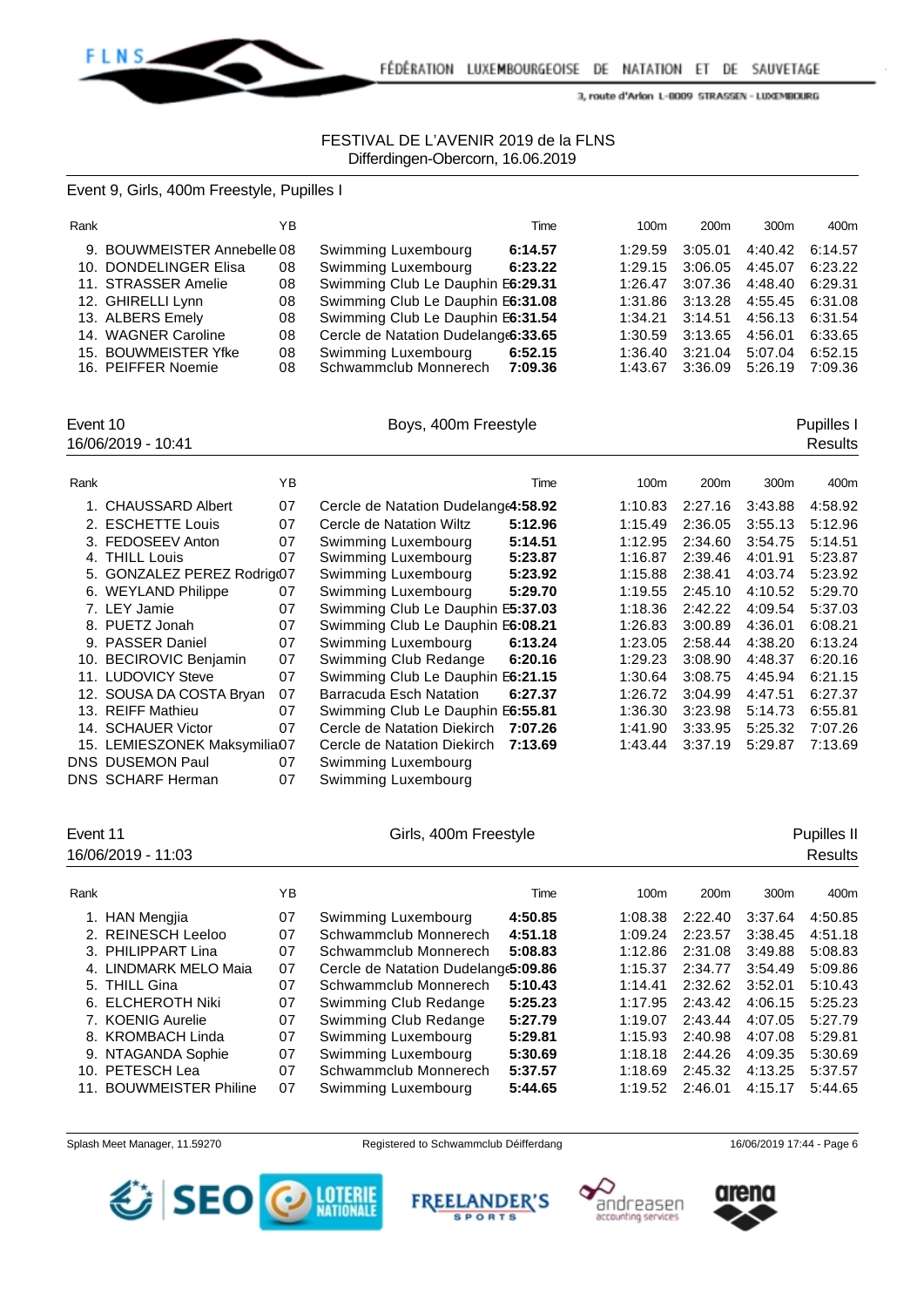

## FESTIVAL DE L'AVENIR 2019 de la FLNS Differdingen-Obercorn, 16.06.2019

### Event 11, Girls, 400m Freestyle, Pupilles II

| Rank |                            | YB |                                   | Time    | 100 <sub>m</sub> | 200 <sub>m</sub> | 300 <sub>m</sub> | 400m    |
|------|----------------------------|----|-----------------------------------|---------|------------------|------------------|------------------|---------|
|      | 12. AHMED Farida           | 07 | Swimming Luxembourg               | 5:48.87 | 1:21.82          | 2:51.64          | 4:21.88          | 5:48.87 |
|      | 13. CONTER Anja            | 07 | Swimming Luxembourg               | 5:55.26 | 1:24.87          | 2:54.47          | 4:24.85          | 5:55.26 |
|      | 14. MOUSEL Sarah           | 07 | Swimming Luxembourg               | 6:03.79 | 1:22.94          | 2:57.39          | 4:32.77          | 6:03.79 |
|      | 15. GARBUGLIO Jaya Lavinia | 07 | Schwammclub Monnerech             | 6:06.13 | 1:21.21          | 2:54.55          | 4:31.98          | 6:06.13 |
|      | 16. DE WAHA Lina-Marie     | 07 | Cercle de Natation Diekirch       | 6:06.62 | 1:23.24          | 2:56.05          | 4:31.80          | 6:06.62 |
|      | 17. THINNES Lena           | 07 | Schwammclub Monnerech             | 6:07.50 | 1:26.69          | 3:00.43          | 4:33.78          | 6:07.50 |
|      | 18. CORBEEL BASTIN Ava     | 07 | Swimming Club Le Dauphin E6:31.74 |         | 1:29.83          | 3:09.33          | 4:51.58          | 6:31.74 |
|      | 19. CICCONE Adele          | 07 | Swimming Club Le Dauphin E6:47.97 |         | 1:33.29          | 3:14.34          | 4:59.07          | 6:47.97 |
|      | 20. THOMAS Emmy            | 07 | Swimming Club Le Dauphin E6:52.72 |         | 1:34.57          | 3:18.74          | 5:05.65          | 6:52.72 |
|      | 21. SELMANOVIC Amina       | 07 | Schwammclub Deifferdang 7:02.23   |         | 1:35.70          | 3:23.79          | 5:10.89          | 7:02.23 |

| Event 12<br>16/06/2019 - 11:32 |                              |    | Boys, 400m Freestyle                |         |         |                  |                  | Pupilles II<br>Results |
|--------------------------------|------------------------------|----|-------------------------------------|---------|---------|------------------|------------------|------------------------|
| Rank                           |                              | YB |                                     | Time    | 100m    | 200 <sub>m</sub> | 300 <sub>m</sub> | 400m                   |
|                                | 1. CALMES Nicolas            | 06 | Schwammclub Monnerech               | 4:52.03 | 1:06.34 | 2:20.55          | 3:36.49          | 4:52.03                |
|                                | 2. WESTER Ben                | 06 | Cercle de Natation Dudelange4:54.95 |         | 1:08.26 | 2:22.80          | 3:39.50          | 4:54.95                |
|                                | 3. HOLLERICH Tom             | 06 | Swimming Club Le Dauphin E4:56.94   |         | 1:11.54 | 2:28.18          | 3:43.72          | 4:56.94                |
|                                | 4. RIKKERT Thijmen           | 06 | Swimming Luxembourg                 | 4:58.00 | 1:10.29 | 2:26.13          | 3:42.26          | 4:58.00                |
|                                | 5. MOOG Mathis               | 06 | Swimming Luxembourg                 | 4:58.15 | 1:08.33 | 2:25.04          | 3:42.44          | 4:58.15                |
|                                | 6. JAAS Tom                  | 06 | Swimming Club Le Dauphin E5:11.91   |         | 1:11.60 | 2:29.99          | 3:51.41          | 5:11.91                |
|                                | 7. TUCHILA Ionut Alexandru   | 06 | Swimming Luxembourg                 | 5:18.98 | 1:15.41 | 2:37.18          | 3:59.60          | 5:18.98                |
|                                | 8. MILANOVSKI Stefan         | 06 | Swimming Luxembourg                 | 5:27.26 | 1:17.50 | 2:42.95          | 4:06.43          | 5:27.26                |
|                                | 9. JAAS Joe                  | 06 | Swimming Club Le Dauphin E5:30.15   |         | 1:16.47 | 2:41.05          | 4:06.43          | 5:30.15                |
| 10.                            | <b>BOZONCA Gabriel</b>       | 06 | Schwammclub Deifferdang             | 5:31.36 | 1:16.79 | 2:41.47          | 4:07.42          | 5:31.36                |
|                                | 11. TEXEIRA GRAVELOS Diogc06 |    | Swimming Club Redange               | 7:18.84 | 1:43.49 | 3:34.31          | 5:27.49          | 7:18.84                |
|                                | 12. OUMINA Ziad              | 06 | Barracuda Esch Natation             | 7:36.80 | 1:40.38 | 3:40.49          | 5:42.64          | 7:36.80                |
|                                | <b>DNS PEUSCH Kevin</b>      | 06 | Swimming Luxembourg                 |         |         |                  |                  |                        |

| Event 13<br>16/06/2019 - 11:52 |                                                                            |    | Girls, 100m Backstroke       |         | Poussins I<br>Results |  |
|--------------------------------|----------------------------------------------------------------------------|----|------------------------------|---------|-----------------------|--|
| Points: FINA 2018              |                                                                            |    |                              |         |                       |  |
| Rank                           |                                                                            | ΥB |                              | Time    | Pts                   |  |
|                                | <b>LEONARD Leni</b>                                                        | 10 | Swimming Luxembourg          | 1:39.12 | 171                   |  |
|                                | 2. PAVELEK Mira                                                            | 10 | Swimming Luxembourg          | 1:40.03 | 166                   |  |
|                                | 3. BARTHEL Emma                                                            | 10 | Swimming Club Redange        | 1:47.34 | 134                   |  |
| 4.                             | <b>BOUWMEISTER Julianne</b>                                                | 10 | Swimming Luxembourg          | 1:47.35 | 134                   |  |
|                                | <b>DSQ DONDELINGER Eila</b>                                                | 10 | Swimming Club Le Dauphin Ett |         |                       |  |
|                                | D6 - turn not executed in accordance with the rules (SW 6.5) (Time: 12:00) |    |                              |         |                       |  |
|                                | DNS YANKOVA Neda                                                           | 10 | Swimming Luxembourg          |         |                       |  |





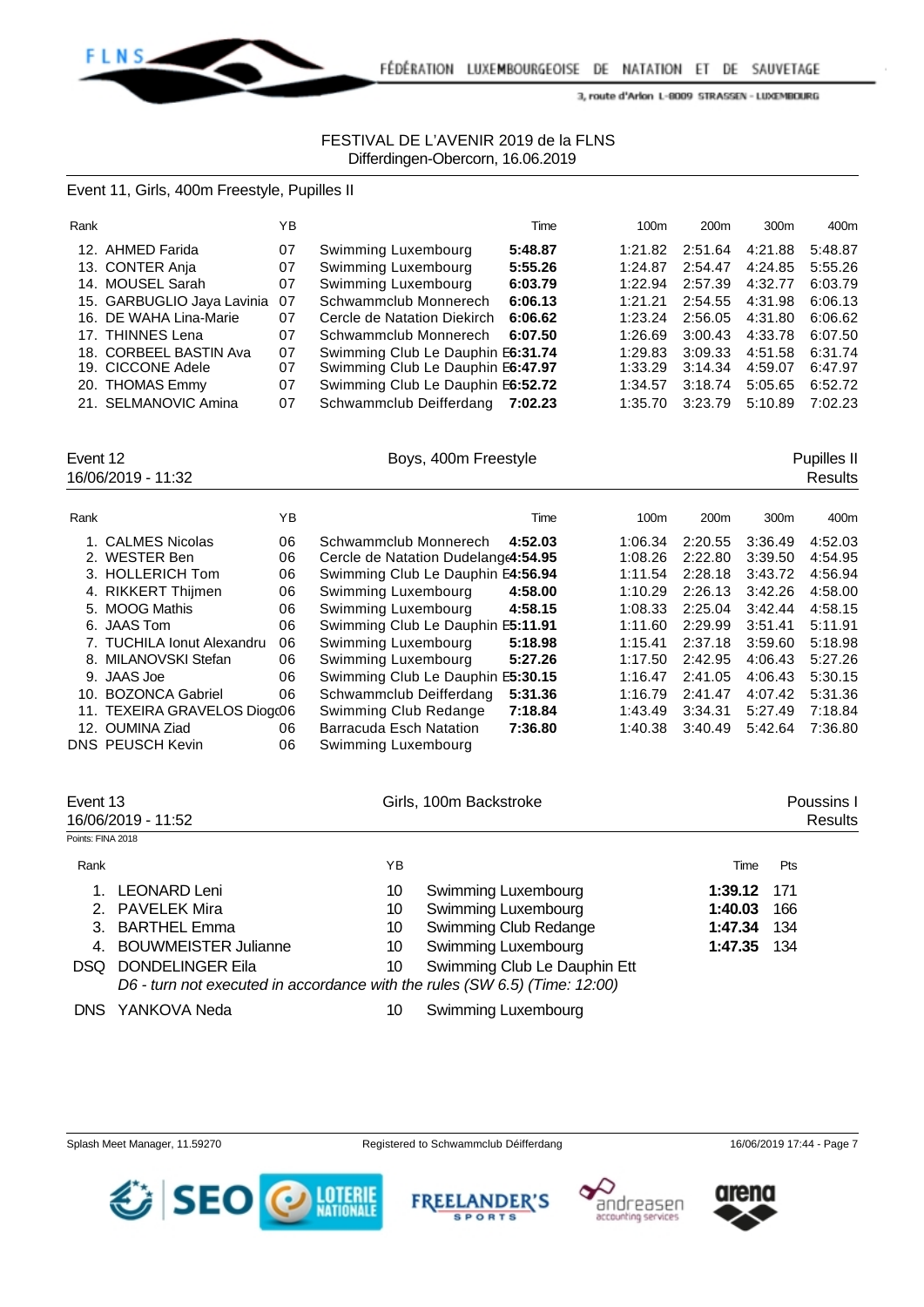

### FESTIVAL DE L'AVENIR 2019 de la FLNS Differdingen-Obercorn, 16.06.2019

| Event 14          | 16/06/2019 - 11:56            |    | Boys, 100m Backstroke                                                                                             |         | Poussins I<br><b>Results</b>  |
|-------------------|-------------------------------|----|-------------------------------------------------------------------------------------------------------------------|---------|-------------------------------|
| Points: FINA 2018 |                               |    |                                                                                                                   |         |                               |
| Rank              |                               | YB |                                                                                                                   | Time    | Pts                           |
| 1.                | <b>REINESCH Inaki</b>         | 09 | Schwammclub Deifferdang                                                                                           | 1:31.88 | 150                           |
| 2.                | <b>VALENTINI Stefano</b>      | 09 | Schwammclub Monnerech                                                                                             | 1:33.68 | 142                           |
|                   | 3. REDING Deyan               | 09 | Cercle de Natation Dudelange                                                                                      | 1:33.81 | 141                           |
|                   | 4. KIDD Alexander             | 09 | Swimming Luxembourg                                                                                               | 1:36.19 | 131                           |
| 5.                | <b>BORDAS Anatole</b>         | 09 | Schwammclub Monnerech                                                                                             | 1:39.15 | 119                           |
|                   | 6. MAIT-RABBI Nizar           | 09 | Schwammclub Deifferdang                                                                                           | 1:39.57 | 118                           |
|                   | 7. BEHLIL Alp                 | 09 | Swimming Luxembourg                                                                                               | 1:44.82 | 101                           |
|                   | 8. ZAUSA Giulio               | 09 | Schwammclub Monnerech                                                                                             | 1:55.39 | 76                            |
|                   | 9. CALMES ZBINDEN Chris       | 09 | Cercle de Natation Dudelange                                                                                      | 1:58.35 | 70                            |
|                   | 10. FALTZ Aleksandar          | 09 | Swimming Club Le Dauphin Ett                                                                                      | 2:02.04 | 64                            |
|                   | 11. CARDOSO COSTA Diogo       | 09 | Cercle de Natation Dudelange                                                                                      | 2:02.17 | 64                            |
| 12.               | <b>TROIA REVERTE Giacomo</b>  | 09 | Swimming Club Le Dauphin Ett                                                                                      | 2:03.25 | 62                            |
|                   | DSQ SANTINI DE ALMEIDA Nilson | 09 | Schwammclub Deifferdang                                                                                           |         |                               |
|                   |                               |    | D7 - swimmer had not returned onto the back upon leaving the wall (SW 6.5) (Time: 11:56)                          |         |                               |
|                   | DSQ FABER Max                 | 09 | Schwammclub Monnerech                                                                                             |         |                               |
|                   | 11:54)                        |    | D3 - swimmer did not stay upon his back throughout the race except when executing the turn (SW 6.3) (Time:        |         |                               |
| DSQ.              | DE ALMEIDA Ethan              | 09 | Schwammclub Monnerech<br>D7 - swimmer had not returned onto the back upon leaving the wall (SW 6.5) (Time: 12:10) |         |                               |
|                   | DSQ OESCH Noah                | 09 | Schwammclub Monnerech                                                                                             |         |                               |
|                   |                               |    | D7 - swimmer had not returned onto the back upon leaving the wall (SW 6.5) (Time: 11:56)                          |         |                               |
|                   | DNS YANKOV Andrey             | 09 | Swimming Luxembourg                                                                                               |         |                               |
|                   |                               |    |                                                                                                                   |         |                               |
| Event 15          | 16/06/2019 - 12:05            |    | Girls, 100m Backstroke                                                                                            |         | Poussins II<br><b>Results</b> |
| Points: FINA 2018 |                               |    |                                                                                                                   |         |                               |
| Rank              |                               | YB |                                                                                                                   | Time    | Pts                           |
|                   | 1. MILANOVSKA Maja            | 09 | Swimming Luxembourg                                                                                               | 1:25.11 | 270                           |
| 2.                | <b>GRUJIC-MARTINS Teodora</b> | 09 | Swimming Luxembourg                                                                                               | 1:27.33 | 250                           |
| 3.                | <b>CONSTANTIN Sophia</b>      | 09 | Swimming Luxembourg                                                                                               | 1:32.83 | 208                           |
| 4.                | <b>KROMBACH Eva</b>           | 09 | Swimming Luxembourg                                                                                               | 1:43.32 | 151                           |
| 5.                | <b>FEINEN Zohra</b>           | 09 | Swimming Club Le Dauphin Ett                                                                                      | 1:43.47 | 150                           |
| 6.                | POELS Klara-Luisa             | 09 | Swimming Luxembourg                                                                                               | 1:45.73 | 140                           |
| 7.                | <b>REUTER Tamara</b>          | 09 | Schwammclub Monnerech                                                                                             | 1:46.51 | 137                           |
| 8.                | <b>OLINGER Lilli</b>          | 09 | Swimming Club Redange                                                                                             | 1:52.92 | 115                           |
| 9.                | NOTHUM June                   | 09 | Swimming Club Redange                                                                                             | 1:59.22 | 98                            |
|                   | 10. RIVELLINI Frida           | 09 | Swimming Luxembourg                                                                                               | 1:59.73 | 97                            |

- 11. SAND Jade Emmanuelle 09 Cercle de Natation Diekirch **2:06.76** 81
- 12. RANCITELLI Ayleen 09 Schwammclub Monnerech **2:14.12** 69
- 13. LONGO Mara 09 Swimming Club Le Dauphin Ett **2:17.04** 64









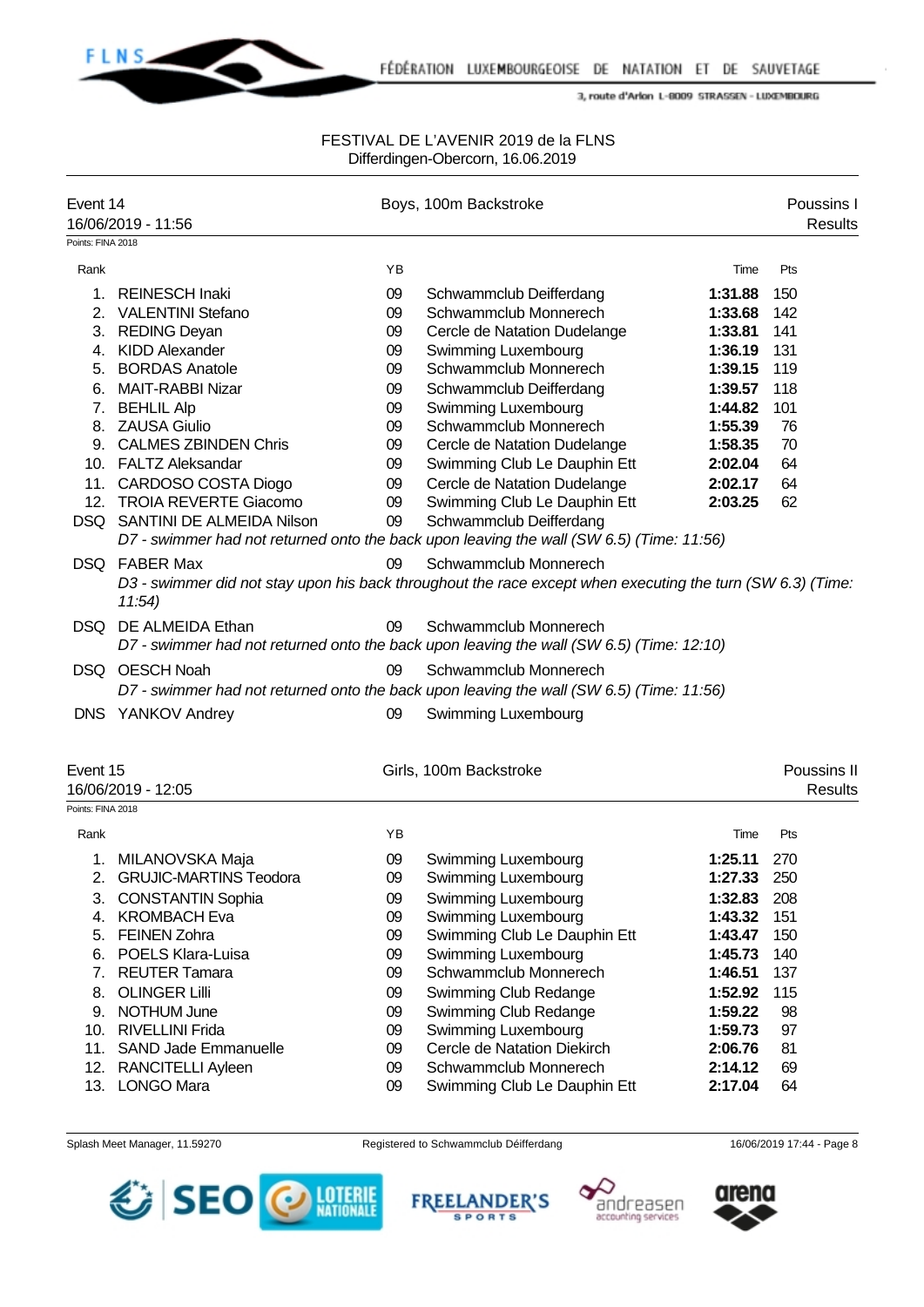

|      | Event 15, Girls, 100m Backstroke, Poussins II                                                          |    |                                                                                                                          |      |            |
|------|--------------------------------------------------------------------------------------------------------|----|--------------------------------------------------------------------------------------------------------------------------|------|------------|
| Rank |                                                                                                        | ΥB |                                                                                                                          | Time | <b>Pts</b> |
|      | <b>DSQ</b> PRENTIC Anela<br>D6 - turn not executed in accordance with the rules (SW 6.5) (Time: 12:15) | 09 | Schwammclub Deifferdang                                                                                                  |      |            |
|      | <b>DSQ</b> FRADET Maelle<br>D6 - turn not executed in accordance with the rules (SW 6.5) (Time: 12:15) | 09 | Schwammclub Deifferdang                                                                                                  |      |            |
|      | DSQ CANDASAMY Mythili                                                                                  | 09 | Swimming Club Le Dauphin Ett<br>D7 - swimmer had not returned onto the back upon leaving the wall (SW 6.5) (Time: 12:05) |      |            |
|      | DNS PACHECO DE SOUSA Yara                                                                              | 09 | Cercle de Natation Dudelange                                                                                             |      |            |

| Event 16<br>16/06/2019 - 12:13 |                                |    | Boys, 100m Backstroke                                                                    |         | Poussins II<br><b>Results</b> |  |
|--------------------------------|--------------------------------|----|------------------------------------------------------------------------------------------|---------|-------------------------------|--|
| Points: FINA 2018              |                                |    |                                                                                          |         |                               |  |
| Rank                           |                                | YB |                                                                                          | Time    | Pts                           |  |
| 1.                             | <b>VIGUIER Evan</b>            | 08 | Swimming Luxembourg                                                                      | 1:22.60 | 207                           |  |
| 2.                             | <b>VISSER Mats</b>             | 08 | Swimming Club Le Dauphin Ett                                                             | 1:22.97 | 204                           |  |
| 3.                             | ORTIZ BOGDANOV Pablo           | 08 | Swimming Luxembourg                                                                      | 1:23.71 | 199                           |  |
| 4.                             | <b>KROMBACH Alex</b>           | 08 | Swimming Luxembourg                                                                      | 1:28.29 | 169                           |  |
| 5.                             | <b>KRIES Leo</b>               | 08 | Swimming Luxembourg                                                                      | 1:29.07 | 165                           |  |
| 6.                             | <b>MOOG Jules</b>              | 08 | Swimming Luxembourg                                                                      | 1:32.25 | 148                           |  |
| 7.                             | SAMMARCO Andrea                | 08 | Swimming Luxembourg                                                                      | 1:32.98 | 145                           |  |
| 8.                             | <b>METZLER Charles</b>         | 08 | Swimming Luxembourg                                                                      | 1:35.69 | 133                           |  |
| 9.                             | <b>KUNEN Fynn</b>              | 08 | Swimming Luxembourg                                                                      | 1:39.36 | 119                           |  |
| 10.                            | MELOUANE AMAHZOUNE Adam        | 08 | Cercle de Natation Wiltz                                                                 | 1:39.62 | 118                           |  |
| 11.                            | <b>OUMINA Reda</b>             | 08 | <b>Barracuda Esch Natation</b>                                                           | 1:41.21 | 112                           |  |
| 12.                            | <b>GEORGIEV Theodor</b>        | 08 | Swimming Luxembourg                                                                      | 1:41.59 | 111                           |  |
| 13.                            | <b>STAICU David-Andrei</b>     | 08 | Swimming Club Le Dauphin Ett                                                             | 1:45.43 | 99                            |  |
| 14.                            | <b>SUBASIC Denis</b>           | 08 | Cercle de Natation Dudelange                                                             | 1:46.75 | 96                            |  |
| 15.                            | <b>SIEDLECKI Michal</b>        | 08 | Swimming Luxembourg                                                                      | 1:47.36 | 94                            |  |
|                                | 16. WILDGEN Charel             | 08 | Cercle Nautique Echternach                                                               | 1:47.86 | 93                            |  |
| 17.                            | <b>MORAIS GRAVATO Diogo</b>    | 08 | Cercle de Natation Dudelange                                                             | 1:48.51 | 91                            |  |
|                                | 18. FERREIRA Noah              | 08 | Cercle Nautique Echternach                                                               | 1:49.65 | 88                            |  |
| 19.                            | <b>MARTINS ENES Goncalo</b>    | 08 | Schwammclub Deifferdang                                                                  | 1:58.17 | 70                            |  |
| 20.                            | DAKEU NGAHA David Owen         | 08 | Cercle de Natation Diekirch                                                              | 1:58.21 | 70                            |  |
| 21.                            | <b>PIRET Alexandre</b>         | 08 | Swimming Club Redange                                                                    | 2:03.19 | 62                            |  |
| 22.                            | FIGUEIROA MUNOZ Luis Guilherme | 08 | Cercle de Natation Diekirch                                                              | 2:09.22 | 54                            |  |
| 23.                            | <b>PIRET Alexis</b>            | 08 | Swimming Club Redange                                                                    | 2:14.99 | 47                            |  |
| 24.                            | <b>FERNANDES Victor</b>        | 08 | Schwammclub Deifferdang                                                                  | 2:17.35 | 45                            |  |
| <b>DSQ</b>                     | <b>GONCALVES Patrick</b>       | 08 | <b>Barracuda Esch Natation</b>                                                           |         |                               |  |
|                                |                                |    | D7 - swimmer had not returned onto the back upon leaving the wall (SW 6.5) (Time: 12:20) |         |                               |  |

- 
- DNS BOURG Nicolas 08 Swimming Luxembourg







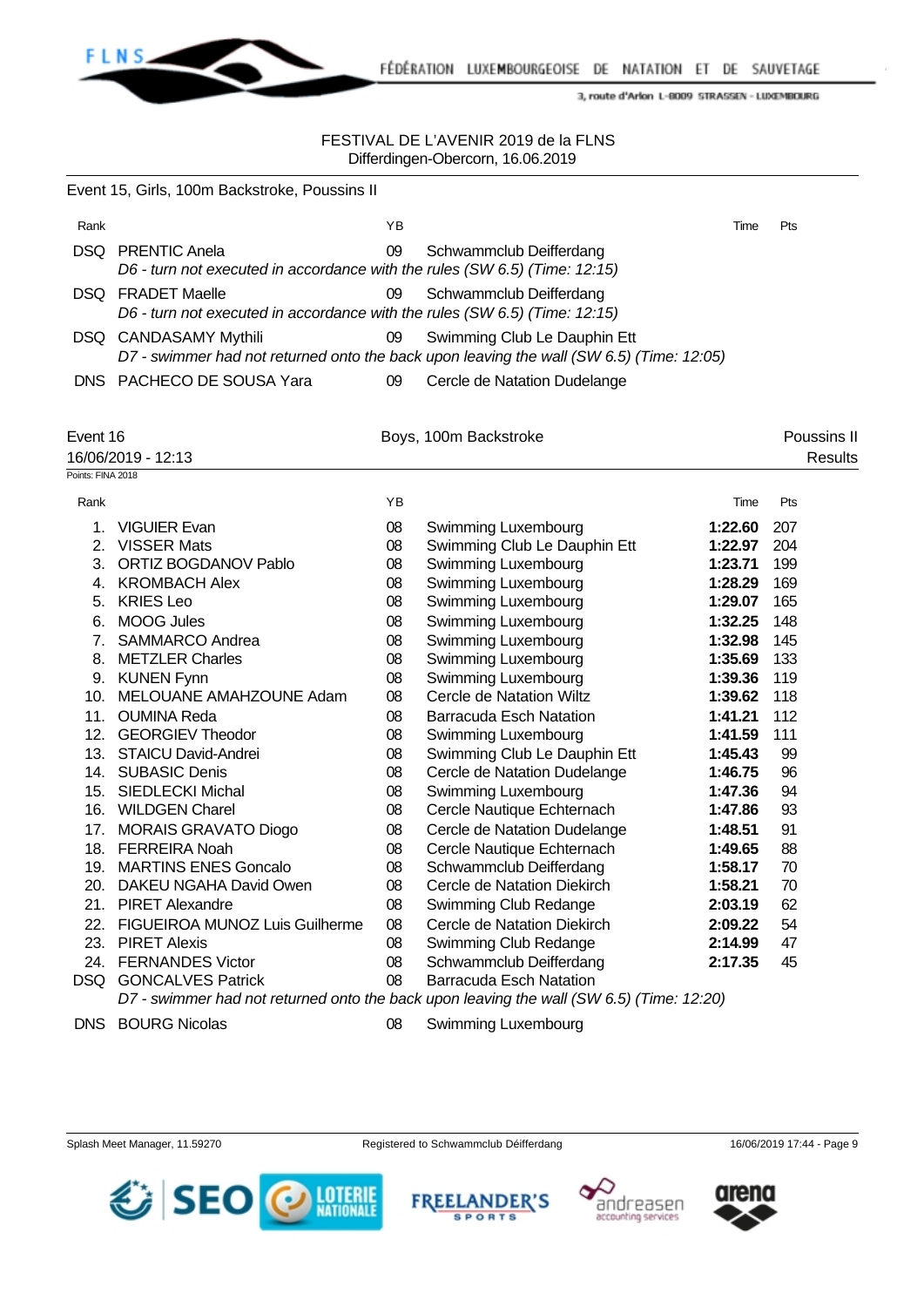**FLNS** 

### FESTIVAL DE L'AVENIR 2019 de la FLNS Differdingen-Obercorn, 16.06.2019

| Event 101<br>16/06/2019 - 12:37 |                           |    | Girls, 50m Breaststroke      |       |                      |  |
|---------------------------------|---------------------------|----|------------------------------|-------|----------------------|--|
| Points: FINA 2018               |                           |    |                              |       | <b>Results Final</b> |  |
| Rank                            |                           | YB |                              | Time  | Pts                  |  |
| 1.                              | <b>SCHOLER Amelie</b>     | 08 | Swimming Luxembourg          | 41.14 | 337                  |  |
| 2.                              | <b>SCHILTZ Amelie</b>     | 08 | Cercle Nautique Echternach   | 41.73 | 323                  |  |
| 3.                              | <b>CALMES Liz</b>         | 08 | Schwammclub Monnerech        | 41.97 | 317                  |  |
| 4.                              | <b>ALLAR Maud</b>         | 08 | Cercle Nautique Petange      | 43.06 | 294                  |  |
| 5.                              | <b>DE GEER Eleonore</b>   | 08 | Cercle de Natation Dudelange | 43.79 | 279                  |  |
| 6.                              | <b>HRIC Nina</b>          | 08 | Swimming Luxembourg          | 43.91 | 277                  |  |
| Event 102                       |                           |    | Boys, 50m Breaststroke       |       | Pupilles I           |  |
|                                 | 16/06/2019 - 12:39        |    |                              |       | <b>Results Final</b> |  |
| Points: FINA 2018               |                           |    |                              |       |                      |  |
| Rank                            |                           | YB |                              | Time  | Pts                  |  |
| $\mathbf{1}$ .                  | <b>CHAUSSARD Albert</b>   | 07 | Cercle de Natation Dudelange | 37.46 | 306                  |  |
| 2.                              | <b>PASSER Daniel</b>      | 07 | Swimming Luxembourg          | 38.39 | 284                  |  |
|                                 | 3. PUETZ Jonah            | 07 | Swimming Club Le Dauphin Ett | 40.61 | 240                  |  |
| 4.                              | FEDOSEEV Anton            | 07 | Swimming Luxembourg          | 40.96 | 234                  |  |
|                                 | 5. LEY Jamie              | 07 | Swimming Club Le Dauphin Ett | 41.39 | 227                  |  |
| 6.                              | <b>ESCHETTE Louis</b>     | 07 | Cercle de Natation Wiltz     | 44.25 | 185                  |  |
| Event 103                       |                           |    | Girls, 50m Breaststroke      |       | Pupilles II          |  |
|                                 | 16/06/2019 - 12:41        |    |                              |       | <b>Results Final</b> |  |
| Points: FINA 2018               |                           |    |                              |       |                      |  |
| Rank                            |                           | YB |                              | Time  | Pts                  |  |
| 1.                              | <b>THILL Gina</b>         | 07 | Schwammclub Monnerech        | 38.19 | 421                  |  |
| 2.                              | <b>KROMBACH Linda</b>     | 07 | Swimming Luxembourg          | 38.23 | 420                  |  |
|                                 | 3. HAN Mengjia            | 07 | Swimming Luxembourg          | 39.88 | 370                  |  |
| 4.                              | <b>LINDMARK MELO Maia</b> | 07 | Cercle de Natation Dudelange | 41.25 | 334                  |  |
| 5.                              | <b>PHILIPPART Lina</b>    | 07 | Schwammclub Monnerech        | 41.70 | 323                  |  |
| 6.                              | GARBUGLIO Jaya Lavinia    | 07 | Schwammclub Monnerech        | 42.58 | 304                  |  |







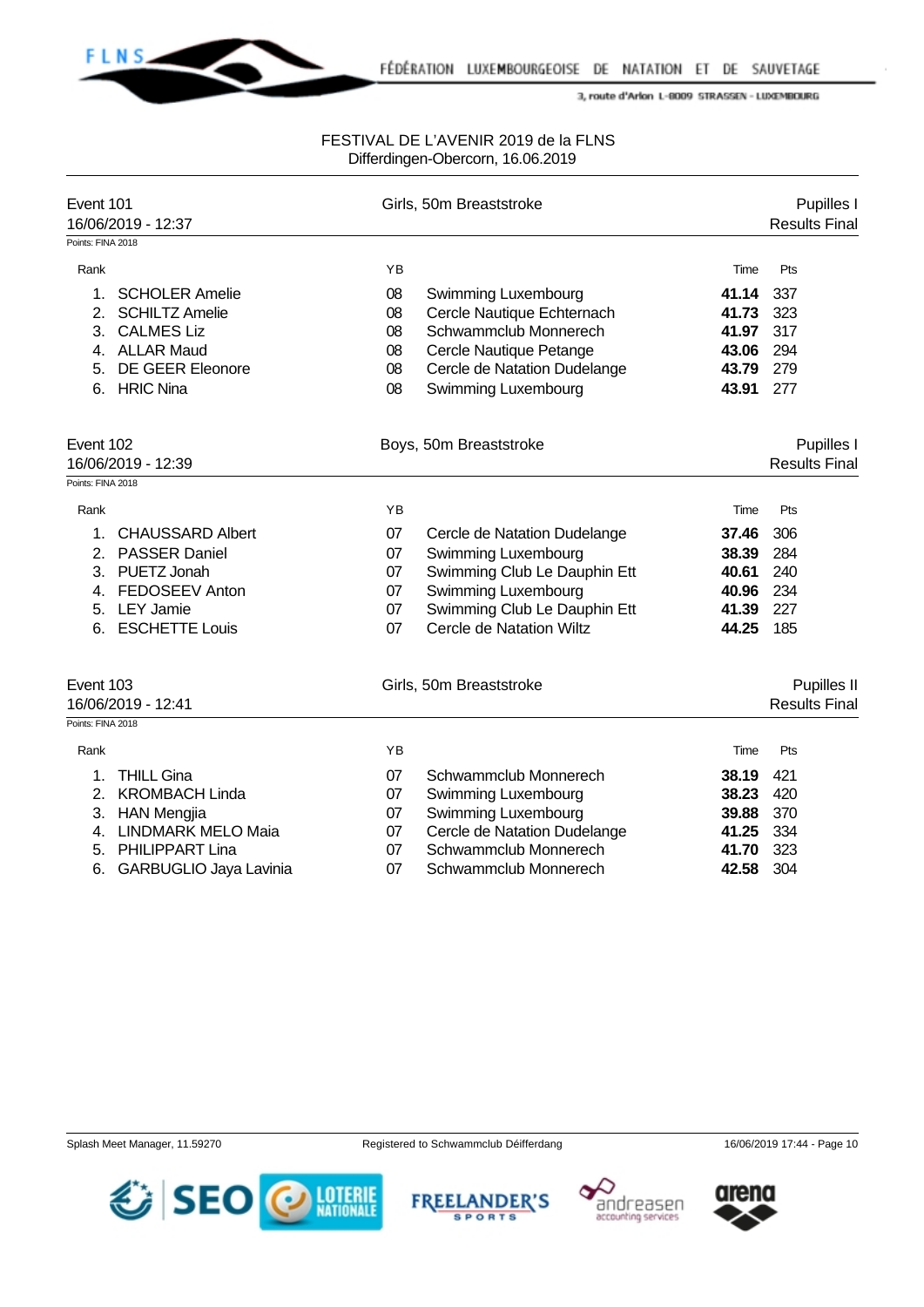

### FESTIVAL DE L'AVENIR 2019 de la FLNS Differdingen-Obercorn, 16.06.2019

| Event 104<br>16/06/2019 - 12:43 |                            |    | Boys, 50m Breaststroke       |       |      |  |  |
|---------------------------------|----------------------------|----|------------------------------|-------|------|--|--|
| Points: FINA 2018               |                            |    |                              |       |      |  |  |
| Rank                            |                            | ΥB |                              | Time  | Pts  |  |  |
|                                 | <b>CALMES Nicolas</b>      | 06 | Schwammclub Monnerech        | 36.79 | 323  |  |  |
| 2.                              | <b>RIKKERT Thijmen</b>     | 06 | Swimming Luxembourg          | 36.96 | -318 |  |  |
|                                 | <b>HOLLERICH Tom</b>       | 06 | Swimming Club Le Dauphin Ett | 40.77 | 237  |  |  |
| $\overline{4}$                  | <b>MOOG Mathis</b>         | 06 | Swimming Luxembourg          | 41.23 | 229  |  |  |
|                                 | 5. TUCHILA Ionut Alexandru | 06 | Swimming Luxembourg          | 41.67 | 222  |  |  |
|                                 | 6. JAAS Tom                | 06 | Swimming Club Le Dauphin Ett | 42.10 | 215  |  |  |







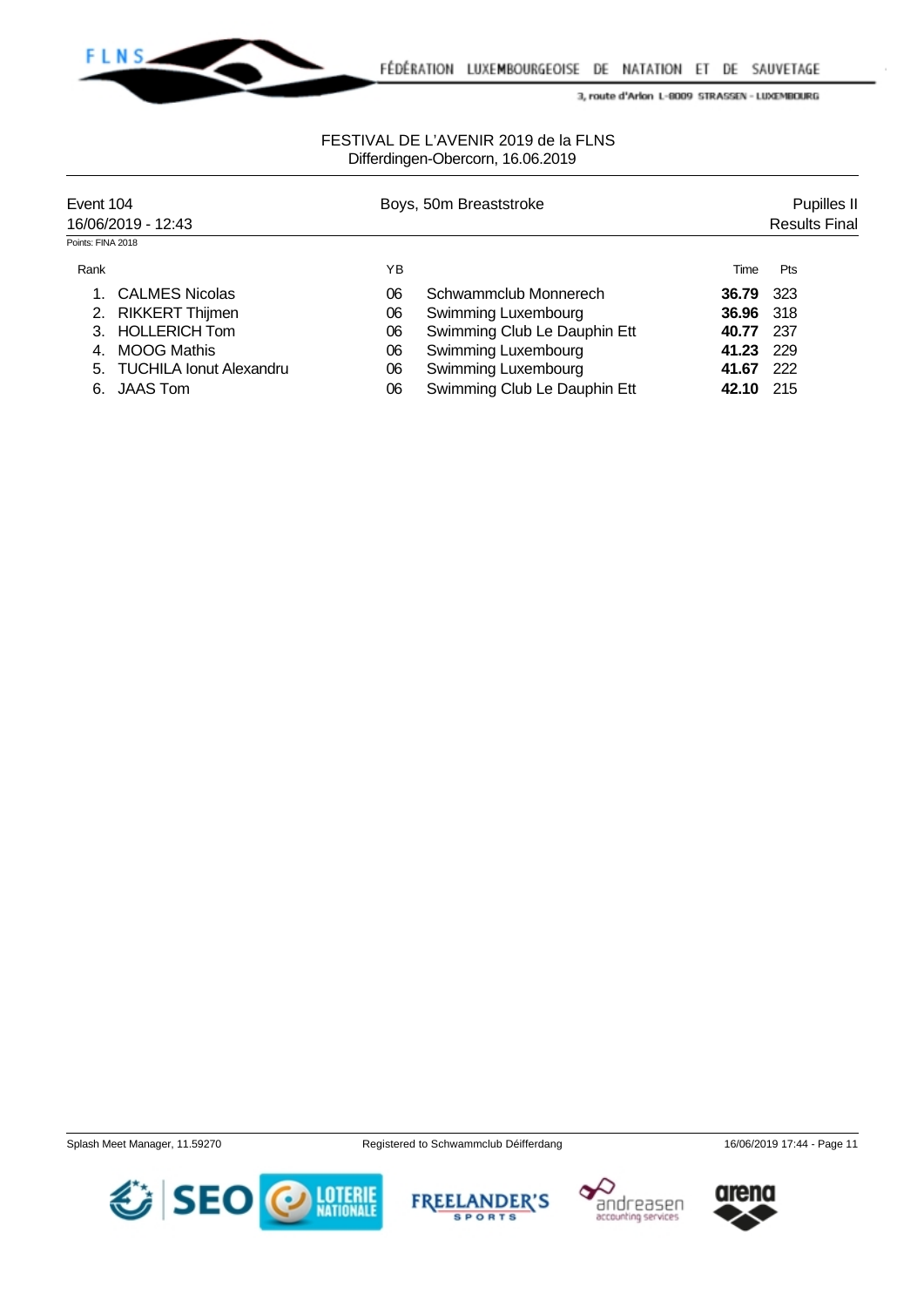

### FESTIVAL DE L'AVENIR 2019 de la FLNS Differdingen-Obercorn, 16.06.2019

# 2 - Nachmittags 16/06/2019 - 14:20

| Event 17<br>16/06/2019 - 14:30 |                                       | Girls, 50m Freestyle |                                       |            | Pupilles I<br><b>Results Prelim</b> |                            |  |  |
|--------------------------------|---------------------------------------|----------------------|---------------------------------------|------------|-------------------------------------|----------------------------|--|--|
| Points: FINA 2018              |                                       |                      |                                       |            |                                     |                            |  |  |
| Rank                           |                                       | YB                   |                                       | Time       | Pts                                 |                            |  |  |
| 1.                             | <b>HRIC Nina</b>                      | 08                   | Swimming Luxembourg                   | 31.09      | 401                                 | Q                          |  |  |
| 2.                             | <b>BLESES Joyce</b>                   | 08                   | Swimming Club Le Dauphin Ett          | 31.84      | 373                                 | Q                          |  |  |
| 3.                             | <b>SCHOLER Amelie</b>                 | 08                   | Swimming Luxembourg                   | 32.20      | 361                                 | Q                          |  |  |
|                                | 4. ALLAR Maud                         | 08                   | Cercle Nautique Petange               | 33.10      | 332                                 | Q                          |  |  |
| 5.                             | <b>GHIRELLI Lynn</b>                  | 08                   | Swimming Club Le Dauphin Ett          | 33.70      | 315                                 | Q                          |  |  |
| 6.                             | <b>HARGER Allison</b>                 | 08                   | Cercle de Natation Dudelange          | 34.43      | 295                                 | Q                          |  |  |
| 7.                             | <b>OLIVERO Francesca</b>              | 08                   | Swimming Luxembourg                   | 34.57      | 291                                 | $\mathsf{R}$               |  |  |
| 8.                             | <b>CALMES Liz</b>                     | 08                   | Schwammclub Monnerech                 | 34.80      | 286                                 | $\mathsf{R}$               |  |  |
| 9.                             | <b>DE GEER Eleonore</b>               | 08                   | Cercle de Natation Dudelange          | 34.96      | 282                                 |                            |  |  |
| 10.                            | <b>SCHILTZ Amelie</b>                 | 08                   | Cercle Nautique Echternach            | 35.14      | 277                                 |                            |  |  |
| 11.                            | <b>MARTUCCI Sofia</b>                 | 08                   | Schwammclub Deifferdang               | 35.24      | 275                                 |                            |  |  |
| 12.                            | <b>WAGNER Caroline</b>                | 08                   | Cercle de Natation Dudelange          | 37.04      | 237                                 |                            |  |  |
| 13.                            | <b>ALBERS Emely</b>                   | 08                   | Swimming Club Le Dauphin Ett          | 37.63      | 226                                 |                            |  |  |
| 14.                            | <b>STRASSER Amelie</b>                | 08                   | Swimming Club Le Dauphin Ett          | 37.72      | 224                                 |                            |  |  |
| 15.                            | <b>DONDELINGER Elisa</b>              | 08                   | Swimming Luxembourg                   | 39.38      | 197                                 |                            |  |  |
| 16.                            | <b>PEIFFER Noemie</b>                 | 08                   | Schwammclub Monnerech                 | 39.49      | 195                                 |                            |  |  |
| 17.                            | <b>BOUWMEISTER Annebelle</b>          | 08                   | Swimming Luxembourg                   | 39.62      | 193                                 |                            |  |  |
| 18.                            | <b>BOUWMEISTER Yfke</b>               | 08                   | Swimming Luxembourg                   | 40.16      | 186                                 |                            |  |  |
|                                | 19. PIEPOLYTE Ema                     | 08                   | Swimming Luxembourg                   | 40.51      | 181                                 |                            |  |  |
|                                | 20. KAROL Mira                        | 08                   | Swimming Luxembourg                   | 42.93      | 152                                 |                            |  |  |
| 21.                            | <b>RUELLE Leonie</b>                  | 08                   | Cercle de Natation Dudelange          | 47.14      | 115                                 |                            |  |  |
| 22.                            | <b>BEIROS DE SOUSA Adriana Serena</b> | 08                   | Cercle Nautique Petange               | 1:00.16    | 55                                  |                            |  |  |
| <b>DNS</b>                     | <b>SCHMITZ Misha</b>                  | 08                   | Cercle Nautique Echternach            |            |                                     |                            |  |  |
| <b>DNS</b>                     | <b>MORGADO NITSCHKE Daniela</b>       | 08                   | Cercle Nautique Petange               |            |                                     |                            |  |  |
| Event 18                       |                                       | Boys, 50m Freestyle  |                                       | Pupilles I |                                     |                            |  |  |
|                                | 16/06/2019 - 14:36                    |                      |                                       |            |                                     | <b>Results Prelim</b>      |  |  |
| Points: FINA 2018              |                                       |                      |                                       |            |                                     |                            |  |  |
| Rank                           |                                       | YB                   |                                       | Time       | Pts                                 |                            |  |  |
| 1.                             | <b>ESCHETTE Louis</b>                 | 07                   | Cercle de Natation Wiltz              | 31.42      | 268 Q                               |                            |  |  |
| 2.                             | <b>FEDOSEEV Anton</b>                 | 07                   | Swimming Luxembourg                   | 31.44      | 267 Q                               |                            |  |  |
| 3.                             | <b>WEYLAND Philippe</b>               | 07                   | Swimming Luxembourg                   | 31.55      | 264                                 | Q                          |  |  |
| 4.                             | <b>PASSER Daniel</b>                  | 07                   | Swimming Luxembourg                   | 32.51      | 242                                 | Q                          |  |  |
| 5.                             | <b>LEY Jamie</b>                      | 07                   | Swimming Club Le Dauphin Ett          | 33.13      | 228                                 | Q                          |  |  |
| 6.                             | <b>THILL Louis</b>                    | 07                   | Swimming Luxembourg                   | 33.63      | 218                                 | Q                          |  |  |
| 7.                             | <b>BECIROVIC Benjamin</b>             | 07                   | Swimming Club Redange                 | 35.12      | 191                                 | R                          |  |  |
| 8.                             | PUETZ Jonah                           | 07                   | Swimming Club Le Dauphin Ett          | 35.43      | 186                                 | R                          |  |  |
| 9.                             | SOUSA DA COSTA Bryan                  | 07                   | <b>Barracuda Esch Natation</b>        | 35.87      | 180                                 |                            |  |  |
| 10.                            | <b>LUDOVICY Steve</b>                 | 07                   | Swimming Club Le Dauphin Ett          | 37.15      | 162                                 |                            |  |  |
| 11.                            | <b>REIFF Mathieu</b>                  | 07                   | Swimming Club Le Dauphin Ett          | 39.30      | 137                                 |                            |  |  |
|                                | Splash Meet Manager, 11.59270         |                      | Registered to Schwammclub Déifferdang |            |                                     | 16/06/2019 17:44 - Page 12 |  |  |







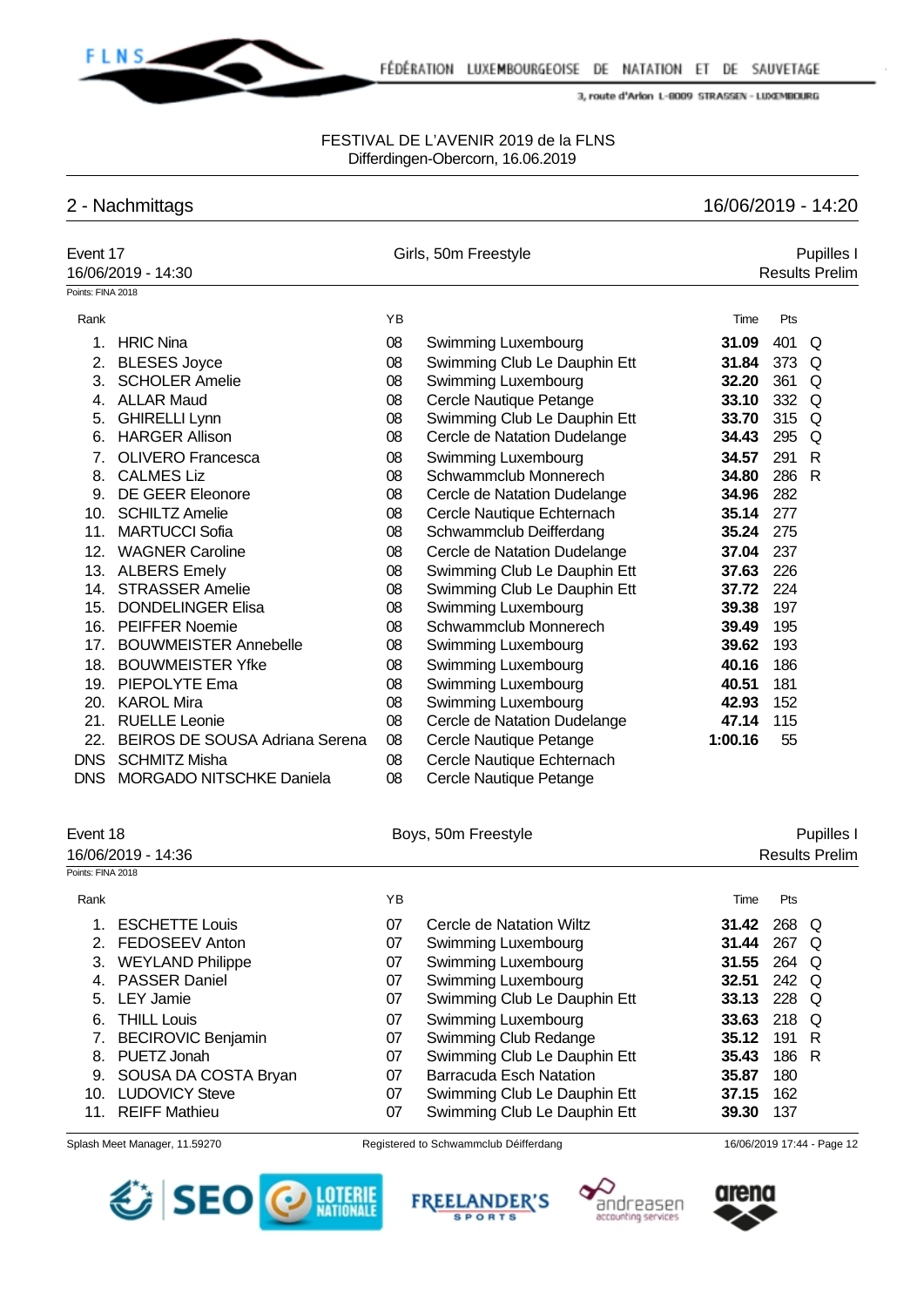

### FESTIVAL DE L'AVENIR 2019 de la FLNS Differdingen-Obercorn, 16.06.2019

|                                                     | Event 18, Boys, 50m Freestyle, Prelim, Pupilles I                                                                                                                    |                      |                                                                                                                       |                         |                  |                                      |
|-----------------------------------------------------|----------------------------------------------------------------------------------------------------------------------------------------------------------------------|----------------------|-----------------------------------------------------------------------------------------------------------------------|-------------------------|------------------|--------------------------------------|
| Rank                                                |                                                                                                                                                                      | YB                   |                                                                                                                       | Time                    | Pts              |                                      |
|                                                     | 12. LEMIESZONEK Maksymilian<br>13. SCHAUER Victor<br>14. GONCALVES Afonso<br>DSQ CHAUSSARD Albert<br>G2 - Starting before the starting signal (SW 4.4) (Time: 14:44) | 07<br>07<br>07<br>07 | Cercle de Natation Diekirch<br>Cercle de Natation Diekirch<br>Cercle Nautique Petange<br>Cercle de Natation Dudelange | 41.24<br>42.89<br>45.87 | 118<br>105<br>86 |                                      |
|                                                     | DNS DUSEMON Paul<br>DNS GONZALEZ PEREZ Rodrigo<br>DNS SCHARF Herman                                                                                                  | 07<br>07<br>07       | Swimming Luxembourg<br>Swimming Luxembourg<br>Swimming Luxembourg                                                     |                         |                  |                                      |
| Event 19<br>16/06/2019 - 14:41<br>Points: FINA 2018 |                                                                                                                                                                      |                      | Girls, 50m Freestyle                                                                                                  |                         |                  | Pupilles II<br><b>Results Prelim</b> |
|                                                     |                                                                                                                                                                      |                      |                                                                                                                       |                         |                  |                                      |
| Rank                                                |                                                                                                                                                                      | YB                   |                                                                                                                       | Time                    | Pts              |                                      |
|                                                     | 1. HAN Mengjia                                                                                                                                                       | 07                   | Swimming Luxembourg                                                                                                   | 30.09                   | 442 Q            |                                      |
|                                                     | 2. REINESCH Leeloo                                                                                                                                                   | 07                   | Schwammclub Monnerech                                                                                                 | 30.80                   | 412 Q            |                                      |
|                                                     | 3. LINDMARK MELO Maia                                                                                                                                                | 07                   | Cercle de Natation Dudelange                                                                                          | 30.95                   | 406              | Q                                    |
|                                                     | 4. PETESCH Lea                                                                                                                                                       | 07                   | Schwammclub Monnerech                                                                                                 | 31.23                   | 395              | Q                                    |
| 5.                                                  | <b>THILL Gina</b>                                                                                                                                                    | 07                   | Schwammclub Monnerech                                                                                                 | 31.51                   | 385              | Q                                    |
| 6.                                                  | GARBUGLIO Jaya Lavinia                                                                                                                                               | 07                   | Schwammclub Monnerech                                                                                                 | 32.20                   | 361              | Q                                    |
|                                                     | 7. KROMBACH Linda                                                                                                                                                    | 07                   | Swimming Luxembourg                                                                                                   | 32.82                   | 341              | R                                    |
| 8.                                                  | <b>ELCHEROTH Niki</b>                                                                                                                                                | 07                   | Swimming Club Redange                                                                                                 | 34.21                   | 301              | R                                    |
|                                                     | 9. MOUSEL Sarah                                                                                                                                                      | 07                   | Swimming Luxembourg                                                                                                   | 34.39                   | 296              |                                      |
|                                                     | 10. KOENIG Aurelie                                                                                                                                                   | 07                   | Swimming Club Redange                                                                                                 | 34.62                   | 290              |                                      |
|                                                     | 11. NTAGANDA Sophie                                                                                                                                                  | 07                   | Swimming Luxembourg                                                                                                   | 34.66                   | 289              |                                      |
|                                                     | 12. BOUWMEISTER Philine                                                                                                                                              | 07                   | Swimming Luxembourg                                                                                                   | 34.80                   | 286              |                                      |
|                                                     | 13. AHMED Farida                                                                                                                                                     | 07                   | Swimming Luxembourg                                                                                                   | 34.92                   | 283              |                                      |
|                                                     | 14. CONTER Anja                                                                                                                                                      | 07                   | Swimming Luxembourg                                                                                                   | 35.65                   | 266              |                                      |
|                                                     | 15. THINNES Lena                                                                                                                                                     | 07                   | Schwammclub Monnerech                                                                                                 | 36.17                   | 254              |                                      |
|                                                     | 16. DE WAHA Lina-Marie                                                                                                                                               | 07                   | Cercle de Natation Diekirch                                                                                           | 36.53                   | 247              |                                      |
|                                                     | 17. CICCONE Adele                                                                                                                                                    | 07                   | Swimming Club Le Dauphin Ett                                                                                          | 36.95                   | 238              |                                      |
|                                                     | 18. CORBEEL BASTIN Ava                                                                                                                                               | 07                   | Swimming Club Le Dauphin Ett                                                                                          | 37.00                   | 238              |                                      |
|                                                     | 19. THOMAS Emmy                                                                                                                                                      | 07                   | Swimming Club Le Dauphin Ett                                                                                          | 39.60                   | 194              |                                      |
|                                                     | 20. DEFRANG Anik                                                                                                                                                     | 07                   | Swimming Luxembourg                                                                                                   | 40.27                   | 184              |                                      |
|                                                     | 21. SELMANOVIC Amina                                                                                                                                                 | 07                   | Schwammclub Deifferdang                                                                                               | 40.46                   | 182              |                                      |

DSQ PHILIPPART Lina 07 Schwammclub Monnerech *G2 - Starting before the starting signal (SW 4.4) (Time: 14:50)*

22. SCHOTT Laury 07 Cercle Nautique Echternach **42.09** 161 23. MAJ Nathalie 07 Swimming Luxembourg **42.30** 159 24. MOTLOVA Ema 07 Swimming Luxembourg **43.39** 147





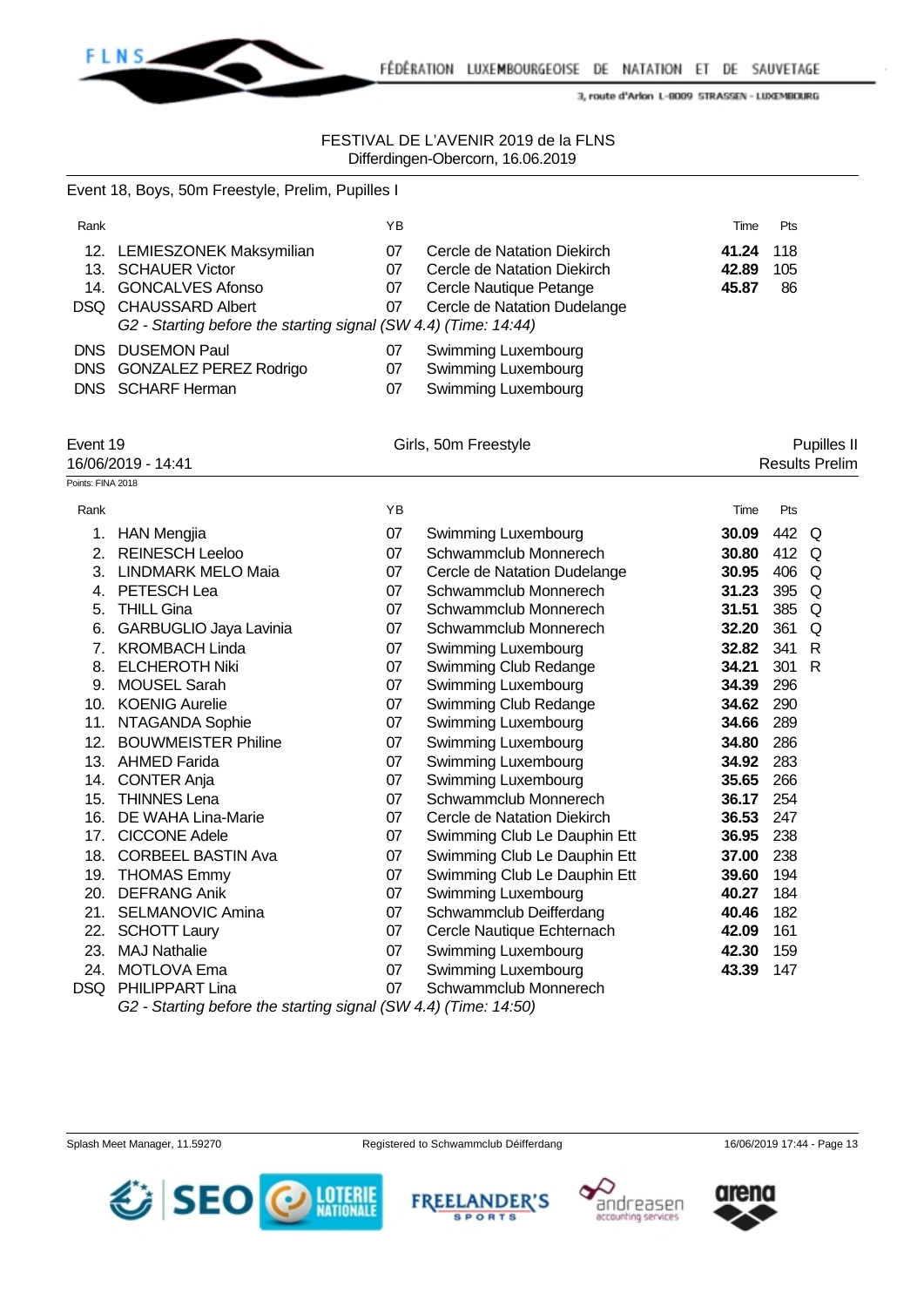

| Event 20          |                                           | Boys, 50m Freestyle |                                                     |                | Pupilles II<br><b>Results Prelim</b> |                              |  |
|-------------------|-------------------------------------------|---------------------|-----------------------------------------------------|----------------|--------------------------------------|------------------------------|--|
| Points: FINA 2018 | 16/06/2019 - 14:47                        |                     |                                                     |                |                                      |                              |  |
|                   |                                           | YB                  |                                                     |                |                                      |                              |  |
| Rank              |                                           |                     |                                                     | Time           | Pts                                  |                              |  |
| 1.                | <b>CALMES Nicolas</b>                     | 06                  | Schwammclub Monnerech                               | 28.82          | 347 Q                                |                              |  |
| 2.                | <b>HOLLERICH Tom</b>                      | 06                  | Swimming Club Le Dauphin Ett                        | 30.48          | 293 Q                                |                              |  |
| 3.                | <b>MOOG Mathis</b>                        | 06<br>06            | Swimming Luxembourg                                 | 30.75<br>30.82 | 286 Q<br>284 Q                       |                              |  |
| 4.<br>5.          | <b>RIKKERT Thijmen</b><br><b>JAAS Tom</b> | 06                  | Swimming Luxembourg<br>Swimming Club Le Dauphin Ett | 31.09          | 276 Q                                |                              |  |
|                   | 6. WESTER Ben                             | 06                  | Cercle de Natation Dudelange                        | 31.85          | 257 Q                                |                              |  |
| 7.                | <b>TUCHILA Ionut Alexandru</b>            | 06                  | Swimming Luxembourg                                 | 32.13          | 250 R                                |                              |  |
| 8.                | <b>JAAS Joe</b>                           | 06                  | Swimming Club Le Dauphin Ett                        | 32.70          | 237 R                                |                              |  |
|                   | 9. BOZONCA Gabriel                        | 06                  | Schwammclub Deifferdang                             | 33.42          | 222                                  |                              |  |
|                   | 10. MILANOVSKI Stefan                     | 06                  | Swimming Luxembourg                                 | 35.37          | 187                                  |                              |  |
|                   | 11. TEXEIRA GRAVELOS Diogo                | 06                  | Swimming Club Redange                               | 38.24          | 148                                  |                              |  |
|                   | 12. BADZIUK FERNANDES Leonid Daniel       | 06                  | Cercle Nautique Petange                             | 38.25          | 148                                  |                              |  |
|                   | 13. OUMINA Ziad                           | 06                  | <b>Barracuda Esch Natation</b>                      | 40.45          | 125                                  |                              |  |
| <b>DNS</b>        | <b>PEUSCH Kevin</b>                       | 06                  | Swimming Luxembourg                                 |                |                                      |                              |  |
|                   |                                           |                     |                                                     |                |                                      |                              |  |
| Event 21          | 16/06/2019 - 14:52                        |                     | Girls, 100m Medley                                  |                |                                      | Poussins I<br><b>Results</b> |  |
| Points: FINA 2018 |                                           |                     |                                                     |                |                                      |                              |  |
|                   |                                           |                     |                                                     |                |                                      |                              |  |
| Rank              |                                           | YB                  |                                                     | Time           | Pts                                  |                              |  |
| 1.                | <b>LEONARD Leni</b>                       | 10                  | Swimming Luxembourg                                 | 1:41.41        | 173                                  |                              |  |
| 2.                | <b>BARTHEL Emma</b>                       | 10                  | Swimming Club Redange                               | 1:46.84        | 147                                  |                              |  |
| 3.                | <b>PAVELEK Mira</b>                       | 10                  | Swimming Luxembourg                                 | 1:47.61        | 144                                  |                              |  |
| 4.                | <b>BOUWMEISTER Julianne</b>               | 10                  | Swimming Luxembourg                                 | 1:52.47        | 126                                  |                              |  |
| 5.                | <b>DONDELINGER Eila</b>                   | 10                  | Swimming Club Le Dauphin Ett                        | 1:55.85        | 116                                  |                              |  |
| <b>DNS</b>        | YANKOVA Neda                              | 10                  | Swimming Luxembourg                                 |                |                                      |                              |  |
| Event 22          |                                           |                     | Boys, 100m Medley                                   |                |                                      | Poussins I                   |  |
|                   | 16/06/2019 - 14:56                        |                     |                                                     |                |                                      | <b>Results</b>               |  |
| Points: FINA 2018 |                                           |                     |                                                     |                |                                      |                              |  |
| Rank              |                                           | ΥB                  |                                                     | Time           | Pts                                  |                              |  |
| 1.                | <b>REINESCH Inaki</b>                     | 09                  | Schwammclub Deifferdang                             | 1:30.18        | 173                                  |                              |  |
| 2.                | <b>KIDD Alexander</b>                     | 09                  | Swimming Luxembourg                                 | 1:33.27        | 156                                  |                              |  |
| 3.                | <b>VALENTINI Stefano</b>                  | 09                  | Schwammclub Monnerech                               | 1:33.53        | 155                                  |                              |  |
| 4.                | <b>REDING Deyan</b>                       | 09                  | Cercle de Natation Dudelange                        | 1:33.86        | 153                                  |                              |  |
| 5.                | <b>BORDAS Anatole</b>                     | 09                  | Schwammclub Monnerech                               | 1:35.79        | 144                                  |                              |  |
| 6.                | <b>BEHLIL Alp</b>                         | 09                  | Swimming Luxembourg                                 | 1:37.74        | 136                                  |                              |  |
| 7.                | <b>MAIT-RABBI Nizar</b>                   | 09                  | Schwammclub Deifferdang                             | 1:45.24        | 109                                  |                              |  |
| 8.                | <b>ZAUSA Giulio</b>                       | 09                  | Schwammclub Monnerech                               | 1:51.62        | 91                                   |                              |  |
|                   | 9. CALMES ZBINDEN Chris                   | 09                  | Cercle de Natation Dudelange                        | 1:58.58        | 76                                   |                              |  |
|                   | 10. FABER Max                             | 09                  | Schwammclub Monnerech                               | 1:59.00        | 75                                   |                              |  |
| 11.               | CARDOSO COSTA Diogo                       | 09                  | Cercle de Natation Dudelange                        | 1:59.46        | 74                                   |                              |  |
|                   | Splash Meet Manager, 11.59270             |                     | Registered to Schwammclub Déifferdang               |                |                                      | 16/06/2019 17:44 - Page 14   |  |







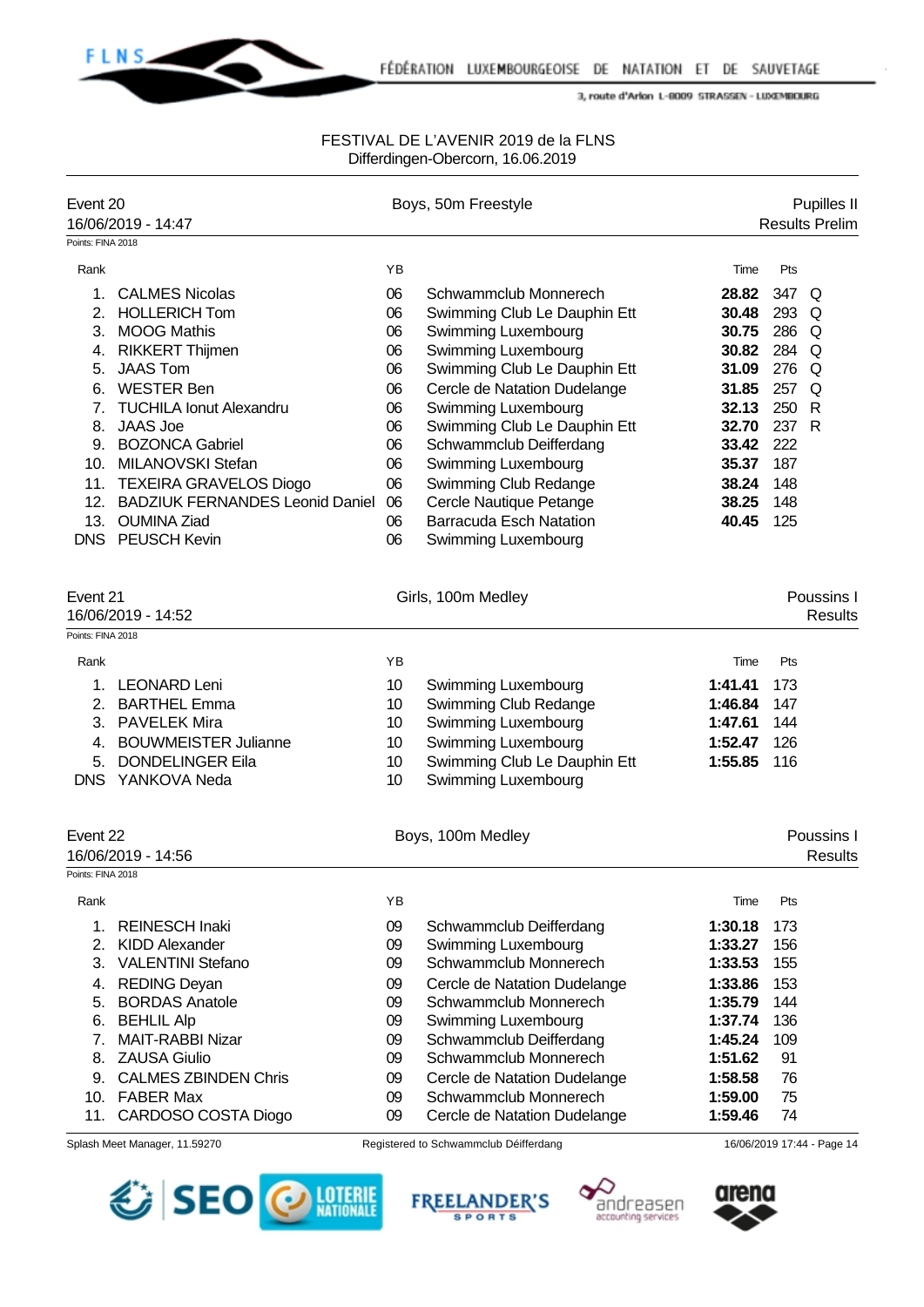

### FESTIVAL DE L'AVENIR 2019 de la FLNS Differdingen-Obercorn, 16.06.2019

|                   | Event 22, Boys, 100m Medley, Poussins I                                                                                                                                                           |    |                                                                                                                |         |                |  |  |  |
|-------------------|---------------------------------------------------------------------------------------------------------------------------------------------------------------------------------------------------|----|----------------------------------------------------------------------------------------------------------------|---------|----------------|--|--|--|
| Rank              |                                                                                                                                                                                                   | YB |                                                                                                                | Time    | Pts            |  |  |  |
|                   | 12. SANTINI DE ALMEIDA Nilson                                                                                                                                                                     | 09 | Schwammclub Deifferdang                                                                                        | 1:59.55 | 74             |  |  |  |
|                   | 13. FALTZ Aleksandar                                                                                                                                                                              | 09 | Swimming Club Le Dauphin Ett                                                                                   | 2:04.27 | 66             |  |  |  |
|                   | 14. OESCH Noah                                                                                                                                                                                    | 09 | Schwammclub Monnerech                                                                                          | 2:17.95 | 48             |  |  |  |
|                   | DSQ TROIA REVERTE Giacomo                                                                                                                                                                         | 09 | Swimming Club Le Dauphin Ett                                                                                   |         |                |  |  |  |
|                   | 15:05                                                                                                                                                                                             |    | M2 - section was not finished in accordance with the rule which applies to the stroke concerned (SW 9.3) (Time |         |                |  |  |  |
|                   | DSQ DE ALMEIDA Ethan                                                                                                                                                                              | 09 | Schwammclub Monnerech                                                                                          |         |                |  |  |  |
|                   | P2 - did not bring both arms forward simultaneously over water or did not bring both arms backward<br>simultaneously under water through-out the race, according to SW 8.5 (SW 8.2) (Time: 14:56) |    |                                                                                                                |         |                |  |  |  |
|                   | DNS YANKOV Andrey                                                                                                                                                                                 | 09 | Swimming Luxembourg                                                                                            |         |                |  |  |  |
| Event 23          |                                                                                                                                                                                                   |    | Girls, 100m Medley                                                                                             |         | Poussins II    |  |  |  |
|                   | 16/06/2019 - 15:05                                                                                                                                                                                |    |                                                                                                                |         | <b>Results</b> |  |  |  |
| Points: FINA 2018 |                                                                                                                                                                                                   |    |                                                                                                                |         |                |  |  |  |
| Rank              |                                                                                                                                                                                                   | YB |                                                                                                                | Time    | Pts            |  |  |  |
|                   | 1. GRUJIC-MARTINS Teodora                                                                                                                                                                         | 09 | Swimming Luxembourg                                                                                            | 1:26.68 | 277            |  |  |  |
|                   | 2. MILANOVSKA Maja                                                                                                                                                                                | 09 | Swimming Luxembourg                                                                                            | 1:28.17 | 263            |  |  |  |
|                   | 3. CONSTANTIN Sophia                                                                                                                                                                              | 09 | Swimming Luxembourg                                                                                            | 1:35.20 | 209            |  |  |  |
|                   | 4. KROMBACH Eva                                                                                                                                                                                   | 09 | Swimming Luxembourg                                                                                            | 1:36.25 | 202            |  |  |  |
|                   | 5. PRENTIC Anela                                                                                                                                                                                  | 09 | Schwammclub Deifferdang                                                                                        | 1:40.01 | 180            |  |  |  |
|                   | 6. FEINEN Zohra                                                                                                                                                                                   | 09 | Swimming Club Le Dauphin Ett                                                                                   | 1:43.33 | 163            |  |  |  |
|                   | 7. POELS Klara-Luisa                                                                                                                                                                              | 09 | Swimming Luxembourg                                                                                            | 1:43.82 | 161            |  |  |  |
|                   | 8. FRADET Maelle                                                                                                                                                                                  | 09 | Schwammclub Deifferdang                                                                                        | 1:53.92 | 122            |  |  |  |
|                   | 9. LUETZEN Laura                                                                                                                                                                                  | 09 | Cercle de Natation Diekirch                                                                                    | 1:54.48 | 120            |  |  |  |
|                   | 10. NOTHUM June                                                                                                                                                                                   | 09 | Swimming Club Redange                                                                                          | 1:55.13 | 118            |  |  |  |
|                   | 11. OLINGER Lilli                                                                                                                                                                                 | 09 | Swimming Club Redange                                                                                          | 1:55.29 | 117            |  |  |  |
|                   | 12. RANCITELLI Ayleen                                                                                                                                                                             | 09 | Schwammclub Monnerech                                                                                          | 2:08.45 | 85             |  |  |  |
|                   | 13. CANDASAMY Mythili                                                                                                                                                                             | 09 | Swimming Club Le Dauphin Ett                                                                                   | 2:10.51 | 81             |  |  |  |
|                   | 14. LONGO Mara                                                                                                                                                                                    | 09 | Swimming Club Le Dauphin Ett                                                                                   | 2:19.81 | 66             |  |  |  |
|                   | DSQ RIVELLINI Frida                                                                                                                                                                               | 09 | Swimming Luxembourg                                                                                            |         |                |  |  |  |
|                   |                                                                                                                                                                                                   |    | P2 - did not bring both arms forward simultaneously over water or did not bring both arms backward             |         |                |  |  |  |
|                   |                                                                                                                                                                                                   |    | simultaneously under water through-out the race, according to SW 8.5 (SW 8.2) (Time: 15:05)                    |         |                |  |  |  |
|                   | DNS PACHECO DE SOUSA Yara                                                                                                                                                                         | 09 | Cercle de Natation Dudelange                                                                                   |         |                |  |  |  |
| <b>DNS</b>        | <b>REUTER Tamara</b>                                                                                                                                                                              | 09 | Schwammclub Monnerech                                                                                          |         |                |  |  |  |

SEO

**O LOTERIE** 





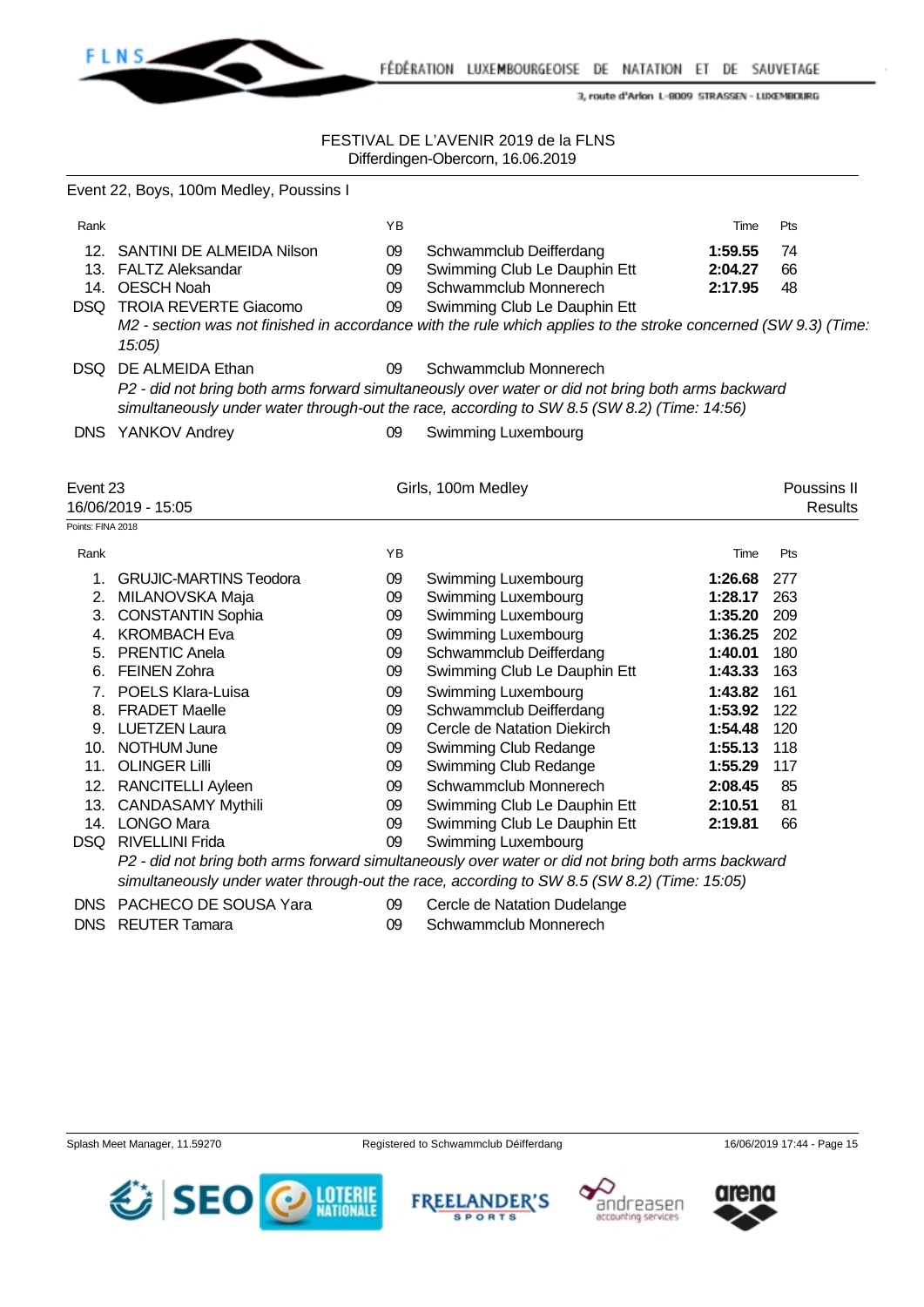

### FESTIVAL DE L'AVENIR 2019 de la FLNS Differdingen-Obercorn, 16.06.2019

| Event 24<br>16/06/2019 - 15:14 |                                                                                           |    | Boys, 100m Medley                                                                                                                                                                                                            |         | Poussins II<br><b>Results</b> |
|--------------------------------|-------------------------------------------------------------------------------------------|----|------------------------------------------------------------------------------------------------------------------------------------------------------------------------------------------------------------------------------|---------|-------------------------------|
| Points: FINA 2018              |                                                                                           |    |                                                                                                                                                                                                                              |         |                               |
| Rank                           |                                                                                           | YB |                                                                                                                                                                                                                              | Time    | Pts                           |
| 1.                             | <b>ORTIZ BOGDANOV Pablo</b>                                                               | 08 | Swimming Luxembourg                                                                                                                                                                                                          | 1:21.59 | 234                           |
|                                | 2. VISSER Mats                                                                            | 08 | Swimming Club Le Dauphin Ett                                                                                                                                                                                                 | 1:23.26 | 220                           |
|                                | 3. SAMMARCO Andrea                                                                        | 08 | Swimming Luxembourg                                                                                                                                                                                                          | 1:28.67 | 182                           |
|                                | 4. KRIES Leo                                                                              | 08 | Swimming Luxembourg                                                                                                                                                                                                          | 1:29.52 | 177                           |
|                                | 5. KROMBACH Alex                                                                          | 08 | Swimming Luxembourg                                                                                                                                                                                                          | 1:33.05 | 157                           |
|                                | 6. KUNEN Fynn                                                                             | 08 | Swimming Luxembourg                                                                                                                                                                                                          | 1:34.53 | 150                           |
| 7.                             | <b>METZLER Charles</b>                                                                    | 08 | Swimming Luxembourg                                                                                                                                                                                                          | 1:34.70 | 149                           |
| 8.                             | <b>MOOG Jules</b>                                                                         | 08 | Swimming Luxembourg                                                                                                                                                                                                          | 1:34.92 | 148                           |
|                                | 9. MELOUANE AMAHZOUNE Adam                                                                | 08 | Cercle de Natation Wiltz                                                                                                                                                                                                     | 1:37.66 | 136                           |
|                                | 10. STAICU David-Andrei                                                                   | 08 | Swimming Club Le Dauphin Ett                                                                                                                                                                                                 | 1:39.43 | 129                           |
|                                | 11. SIEDLECKI Michal                                                                      | 08 | Swimming Luxembourg                                                                                                                                                                                                          | 1:40.67 | 124                           |
|                                | 12. GEORGIEV Theodor                                                                      | 08 | Swimming Luxembourg                                                                                                                                                                                                          | 1:41.68 | 121                           |
|                                | 13. FERREIRA Noah                                                                         | 08 | Cercle Nautique Echternach                                                                                                                                                                                                   | 1:42.11 | 119                           |
|                                | 14. SUBASIC Denis                                                                         | 08 | Cercle de Natation Dudelange                                                                                                                                                                                                 | 1:51.22 | 92                            |
|                                | 15. MORAIS GRAVATO Diogo                                                                  | 08 | Cercle de Natation Dudelange                                                                                                                                                                                                 | 1:54.05 | 85                            |
|                                | 16. DAKEU NGAHA David Owen                                                                | 08 | Cercle de Natation Diekirch                                                                                                                                                                                                  | 1:57.74 | 77                            |
|                                | DSQ VIGUIER Evan<br>15:25                                                                 | 08 | Swimming Luxembourg<br>M2 - section was not finished in accordance with the rule which applies to the stroke concerned (SW 9.3) (Time                                                                                        |         |                               |
| DSQ.                           | <b>OUMINA Reda</b>                                                                        | 08 | <b>Barracuda Esch Natation</b>                                                                                                                                                                                               |         |                               |
|                                |                                                                                           |    | P2 - did not bring both arms forward simultaneously over water or did not bring both arms backward<br>simultaneously under water through-out the race, according to SW 8.5 (SW 8.2) (Time: 15:20)                            |         |                               |
|                                | <b>DSQ GONCALVES Patrick</b><br>P4 - breaststroke kicking movement (SW 8.3) (Time: 15:20) | 08 | <b>Barracuda Esch Natation</b>                                                                                                                                                                                               |         |                               |
|                                | DSQ POLIAKOV Kim<br>15:15                                                                 | 08 | Schwammclub Monnerech<br>M2 - section was not finished in accordance with the rule which applies to the stroke concerned (SW 9.3) (Time                                                                                      |         |                               |
| DSQ.                           | <b>PIRET Alexandre</b>                                                                    | 08 | Swimming Club Redange<br>P2 - did not bring both arms forward simultaneously over water or did not bring both arms backward<br>simultaneously under water through-out the race, according to SW 8.5 (SW 8.2) (Time: 15:20)   |         |                               |
|                                | <b>DSQ FERNANDES Victor</b>                                                               | 08 | Schwammclub Deifferdang<br>P2 - did not bring both arms forward simultaneously over water or did not bring both arms backward<br>simultaneously under water through-out the race, according to SW 8.5 (SW 8.2) (Time: 15:20) |         |                               |
| DSQ.                           | <b>MARTINS ENES Goncalo</b>                                                               | 08 | Schwammclub Deifferdang<br>P2 - did not bring both arms forward simultaneously over water or did not bring both arms backward<br>simultaneously under water through-out the race, according to SW 8.5 (SW 8.2) (Time: 15:20) |         |                               |
| <b>DNS</b>                     | <b>BOURG Nicolas</b>                                                                      | 08 | Swimming Luxembourg                                                                                                                                                                                                          |         |                               |







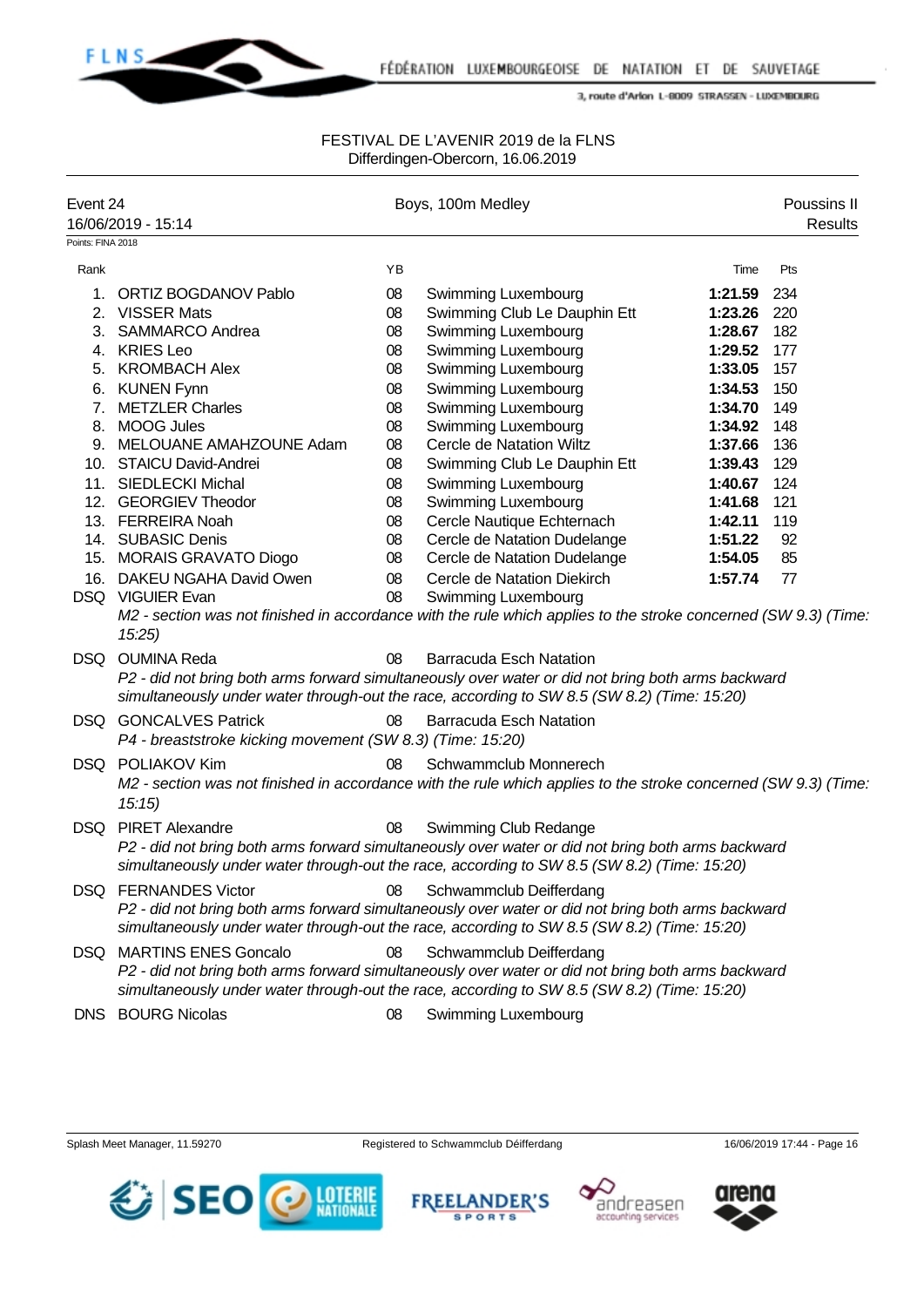

## FESTIVAL DE L'AVENIR 2019 de la FLNS Differdingen-Obercorn, 16.06.2019

| Event 25 |                              |    | Girls, 200m Medley                                                                                            |         | Pupilles I      |         |         |                |
|----------|------------------------------|----|---------------------------------------------------------------------------------------------------------------|---------|-----------------|---------|---------|----------------|
|          | 16/06/2019 - 15:24           |    |                                                                                                               |         |                 |         |         | <b>Results</b> |
| Rank     |                              | YB |                                                                                                               | Time    | 50 <sub>m</sub> | 100m    | 150m    | 200m           |
|          | 1. SCHOLER Amelie            | 08 | Swimming Luxembourg                                                                                           | 2:51.60 | 37.84           | 1:21.69 | 2:12.41 | 2:51.60        |
|          | 2. HRIC Nina                 | 08 | Swimming Luxembourg                                                                                           | 2:56.52 | 39.49           | 1:24.80 | 2:17.90 | 2:56.52        |
|          | 3. BLESES Joyce              | 08 | Swimming Club Le Dauphin E2:57.00                                                                             |         | 39.20           | 1:24.39 | 2:19.20 | 2:57.00        |
|          | 4. CALMES Liz                | 08 | Schwammclub Monnerech                                                                                         | 2:57.75 | 39.38           | 1:25.60 | 2:17.39 | 2:57.75        |
|          | 5. OLIVERO Francesca         | 08 | Swimming Luxembourg                                                                                           | 2:58.82 | 39.98           | 1:26.39 | 2:18.51 | 2:58.82        |
|          | 6. MARTUCCI Sofia            | 08 | Schwammclub Deifferdang                                                                                       | 3:10.66 | 43.39           | 1:30.81 | 2:29.08 | 3:10.66        |
|          | 7. HARGER Allison            | 08 | Cercle de Natation Dudelang(3:14.42                                                                           |         | 42.10           | 1:34.38 | 2:32.93 | 3:14.42        |
|          | 8. ALBERS Emely              | 08 | Swimming Club Le Dauphin E3:24.10                                                                             |         | 45.54           | 1:40.72 | 2:38.23 | 3:24.10        |
|          | 9. GHIRELLI Lynn             | 08 | Swimming Club Le Dauphin E3:24.38                                                                             |         | 46.48           | 1:40.61 | 2:37.84 | 3:24.38        |
|          | 10. BOUWMEISTER Annebelle 08 |    | Swimming Luxembourg                                                                                           | 3:25.62 | 48.33           | 1:40.95 | 2:40.25 | 3:25.62        |
|          | 11. STRASSER Amelie          | 08 | Swimming Club Le Dauphin E3:28.26                                                                             |         | 48.92           | 1:42.81 | 2:40.69 | 3:28.26        |
|          | 12. WAGNER Caroline          | 08 | Cercle de Natation Dudelang(3:31.66                                                                           |         | 54.40           | 1:44.62 | 2:46.50 | 3:31.66        |
|          | 13. BOUWMEISTER Yfke         | 08 | Swimming Luxembourg                                                                                           | 3:34.31 | 52.92           | 1:42.75 | 2:44.87 | 3:34.31        |
|          | 14. PIEPOLYTE Ema            | 08 | Swimming Luxembourg                                                                                           | 3:39.75 | 48.75           | 1:42.57 | 2:49.49 | 3:39.75        |
|          | 15. PEIFFER Noemie           | 08 | Schwammclub Monnerech                                                                                         | 3:41.00 | 56.49           | 1:52.01 | 2:53.02 | 3:41.00        |
|          | DSQ DE GEER Eleonore         | 08 | Cercle de Natation Dudelange                                                                                  |         |                 |         |         |                |
|          |                              |    | P5 - did not touch the wall with both hands simultaneously and separated at the turn / finish (SW 8.4) (Time: |         |                 |         |         |                |

*15:30)*

DSQ DONDELINGER Elisa 08 Swimming Luxembourg *P2 - did not bring both arms forward simultaneously over water or did not bring both arms backward simultaneously under water through-out the race, according to SW 8.5 (SW 8.2) (Time: 15:30)*

DSQ KAROL Mira **08** Swimming Luxembourg

*P2 - did not bring both arms forward simultaneously over water or did not bring both arms backward simultaneously under water through-out the race, according to SW 8.5 (SW 8.2) (Time: 15:25)*

| Event 26<br>16/06/2019 - 15:37 |                             |    | Boys, 200m Medley                         |                 | Pupilles I<br>Results |                  |         |  |
|--------------------------------|-----------------------------|----|-------------------------------------------|-----------------|-----------------------|------------------|---------|--|
| Rank                           |                             | ΥB | Time                                      | 50 <sub>m</sub> | 100 <sub>m</sub>      | 150 <sub>m</sub> | 200m    |  |
|                                | 1. CHAUSSARD Albert         | 07 | Cercle de Natation Dudelang (2:42.69      | 35.10           | 1:17.94               | 2:05.61          | 2:42.69 |  |
|                                | 2. FEDOSEEV Anton           | 07 | Swimming Luxembourg<br>2:45.87            | 37.78           | 1:19.39               | 2:07.92          | 2:45.87 |  |
|                                | 3. THILL Louis              | 07 | Swimming Luxembourg<br>2:58.01            | 38.39           | 1:25.51               | 2:18.46          | 2:58.01 |  |
|                                | 4. LEY Jamie                | 07 | Swimming Club Le Dauphin E3:00.42         | 41.59           | 1:27.21               | 2:18.80          | 3:00.42 |  |
|                                | 5. PASSER Daniel            | 07 | Swimming Luxembourg<br>3:02.10            | 41.81           | 1:30.02               | 2:21.24          | 3:02.10 |  |
|                                | 6. ESCHETTE Louis           | 07 | Cercle de Natation Wiltz<br>3:03.14       | 43.00           | 1:27.92               | 2:24.82          | 3:03.14 |  |
|                                | 7. WEYLAND Philippe         | 07 | Swimming Luxembourg<br>3:08.46            | 41.59           | 1:29.88               | 2:28.48          | 3:08.46 |  |
|                                | 8. PUETZ Jonah              | 07 | Swimming Club Le Dauphin E3:14.38         | 47.48           | 1:38.16               | 2:30.93          | 3:14.38 |  |
|                                | 9. LUDOVICY Steve           | 07 | Swimming Club Le Dauphin E3:25.29         | 51.41           | 1:42.91               | 2:39.99          | 3:25.29 |  |
|                                | 10. BECIROVIC Benjamin      | 07 | Swimming Club Redange<br>3:27.28          | 51.35           | 1:45.18               | 2:45.24          | 3:27.28 |  |
|                                | 11. SOUSA DA COSTA Bryan    | 07 | <b>Barracuda Esch Natation</b><br>3:31.23 | 48.72           | 1:43.98               | 2:48.22          | 3:31.23 |  |
|                                | 12. REIFF Mathieu           | 07 | Swimming Club Le Dauphin E3:44.35         | 52.15           | 1:53.01               | 2:53.65          | 3:44.35 |  |
|                                | <b>DNS DUSEMON Paul</b>     | 07 | Swimming Luxembourg                       |                 |                       |                  |         |  |
|                                | DNS GONZALEZ PEREZ Rodrig@7 |    | Swimming Luxembourg                       |                 |                       |                  |         |  |
|                                | <b>DNS SCHARF Herman</b>    | 07 | Swimming Luxembourg                       |                 |                       |                  |         |  |







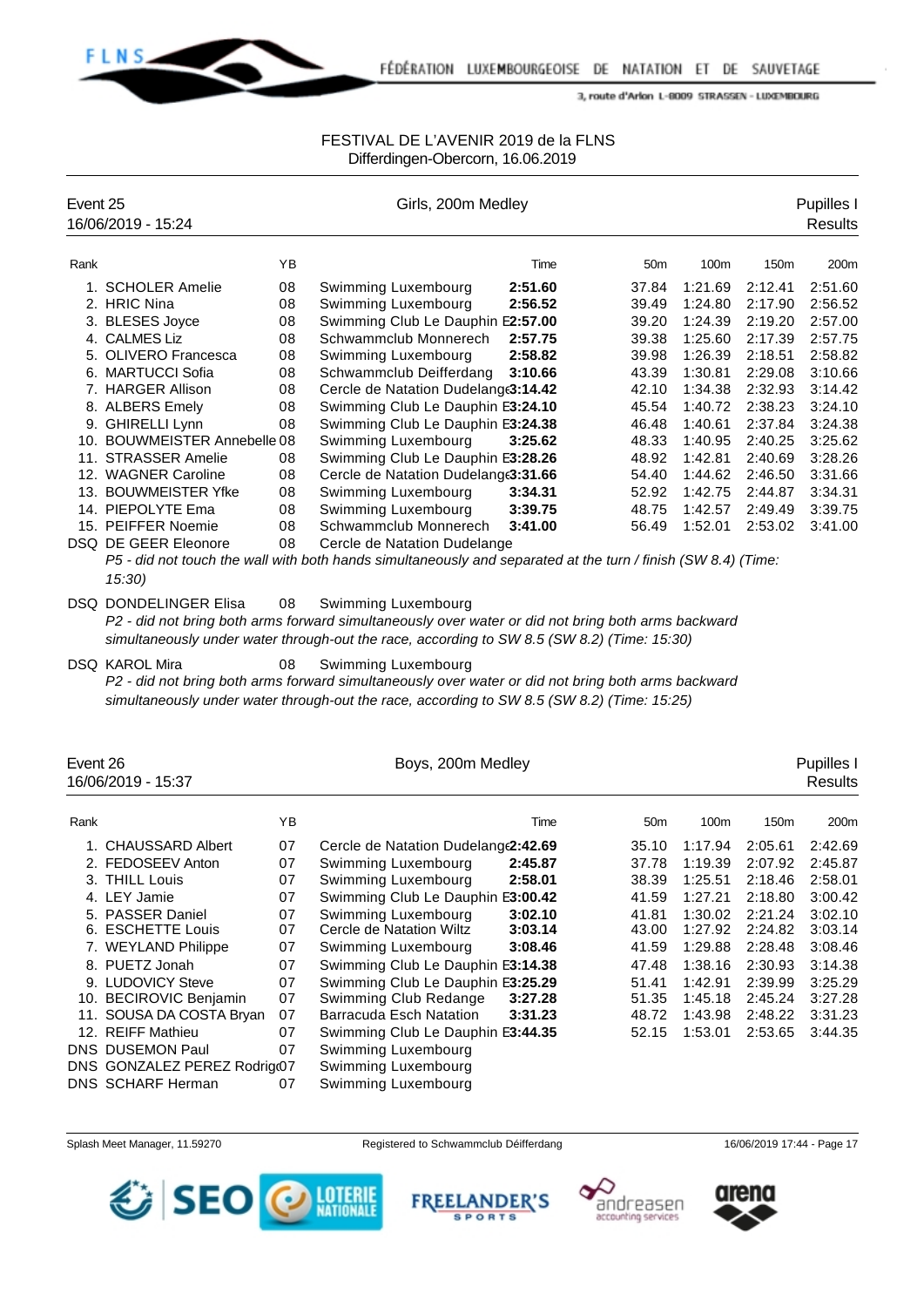

### FESTIVAL DE L'AVENIR 2019 de la FLNS Differdingen-Obercorn, 16.06.2019

| Event 27 | 16/06/2019 - 15:50         |    | Girls, 200m Medley                                                                                             |         |                 |         |                  | Pupilles II<br><b>Results</b> |
|----------|----------------------------|----|----------------------------------------------------------------------------------------------------------------|---------|-----------------|---------|------------------|-------------------------------|
| Rank     |                            | YB |                                                                                                                | Time    | 50 <sub>m</sub> | 100m    | 150 <sub>m</sub> | 200m                          |
|          | 1. HAN Mengjia             | 07 | Swimming Luxembourg                                                                                            | 2:36.67 | 33.77           | 1:15.30 | 2:01.62          | 2:36.67                       |
| 2.       | <b>REINESCH Leeloo</b>     | 07 | Schwammclub Monnerech                                                                                          | 2:40.99 | 34.75           | 1:15.58 | 2:05.36          | 2:40.99                       |
|          | 3. THILL Gina              | 07 | Schwammclub Monnerech                                                                                          | 2:41.13 | 36.05           | 1:19.55 | 2:05.98          | 2:41.13                       |
|          | 4. KROMBACH Linda          | 07 | Swimming Luxembourg                                                                                            | 2:51.12 | 38.51           | 1:23.35 | 2:11.53          | 2:51.12                       |
|          | 5. PHILIPPART Lina         | 07 | Schwammclub Monnerech                                                                                          | 2:51.87 | 36.98           | 1:22.56 | 2:13.71          | 2:51.87                       |
|          | 6. LINDMARK MELO Maia      | 07 | Cercle de Natation Dudelange2:53.27                                                                            |         | 39.81           | 1:23.65 | 2:15.65          | 2:53.27                       |
| 7.       | <b>ELCHEROTH Niki</b>      | 07 | Swimming Club Redange                                                                                          | 2:56.34 | 40.88           | 1:25.20 | 2:17.84          | 2:56.34                       |
|          | 8. KOENIG Aurelie          | 07 | Swimming Club Redange                                                                                          | 2:57.51 | 42.45           | 1:27.56 | 2:18.51          | 2:57.51                       |
|          | 9. PETESCH Lea             | 07 | Schwammclub Monnerech                                                                                          | 2:57.82 | 40.20           | 1:26.79 | 2:20.06          | 2:57.82                       |
|          | 10. GARBUGLIO Jaya Lavinia | 07 | Schwammclub Monnerech                                                                                          | 3:02.72 | 41.84           | 1:28.33 | 2:21.17          | 3:02.72                       |
|          | 11. NTAGANDA Sophie        | 07 | Swimming Luxembourg                                                                                            | 3:05.75 | 40.84           | 1:30.06 | 2:24.63          | 3:05.75                       |
|          | 12. BOUWMEISTER Philine    | 07 | Swimming Luxembourg                                                                                            | 3:06.06 | 41.17           | 1:32.80 | 2:25.59          | 3:06.06                       |
| 13.      | <b>MOUSEL Sarah</b>        | 07 | Swimming Luxembourg                                                                                            | 3:06.77 | 43.16           | 1:29.87 | 2:25.49          | 3:06.77                       |
|          | 14. CONTER Anja            | 07 | Swimming Luxembourg                                                                                            | 3:09.63 | 44.12           | 1:33.19 | 2:26.33          | 3:09.63                       |
|          | 15. AHMED Farida           | 07 | Swimming Luxembourg                                                                                            | 3:12.11 | 44.35           | 1:37.15 | 2:29.91          | 3:12.11                       |
|          | 16. DE WAHA Lina-Marie     | 07 | Cercle de Natation Diekirch                                                                                    | 3:19.97 | 45.45           | 1:36.97 | 2:34.39          | 3:19.97                       |
|          | 17. CORBEEL BASTIN Ava     | 07 | Swimming Club Le Dauphin E3:25.60                                                                              |         | 47.48           | 1:40.30 | 2:37.55          | 3:25.60                       |
|          | 18. CICCONE Adele          | 07 | Swimming Club Le Dauphin E3:29.59                                                                              |         | 51.58           | 1:45.52 | 2:43.58          | 3:29.59                       |
|          | 19. THOMAS Emmy            | 07 | Swimming Club Le Dauphin E3:34.34                                                                              |         | 51.63           | 1:47.75 | 2:44.33          | 3:34.34                       |
|          | 20. MOTLOVA Ema            | 07 | Swimming Luxembourg                                                                                            | 3:36.38 | 49.47           | 1:45.05 | 2:40.82          | 3:36.38                       |
|          | 21. MAJ Nathalie           | 07 | Swimming Luxembourg                                                                                            | 3:45.26 | 56.74           | 1:54.03 | 2:55.55          | 3:45.26                       |
|          | 22. SELMANOVIC Amina       | 07 | Schwammclub Deifferdang                                                                                        | 3:49.92 | 52.09           | 1:48.14 | 2:57.39          | 3:49.92                       |
|          | <b>DSQ THINNES Lena</b>    | 07 | Schwammclub Monnerech                                                                                          |         |                 |         |                  |                               |
|          | 15:55                      |    | B14 - did not touch the wall with both hands simultaneously and separated at the turn / finish (SW 7.6) (Time: |         |                 |         |                  |                               |
|          | <b>DSQ DEFRANG Anik</b>    | 07 | Swimming Luxembourg                                                                                            |         |                 |         |                  |                               |

*M2 - section was not finished in accordance with the rule which applies to the stroke concerned (SW 9.3) (Time: 15:45)*

| Event 28<br>16/06/2019 - 16:07 |    | Boys, 200m Medley                    |                 |         |                  | Pupilles II<br><b>Results</b> |
|--------------------------------|----|--------------------------------------|-----------------|---------|------------------|-------------------------------|
| Rank                           | YB | Time                                 | 50 <sub>m</sub> | 100m    | 150 <sub>m</sub> | 200 <sub>m</sub>              |
| 1. CALMES Nicolas              | 06 | Schwammclub Monnerech<br>2:34.14     | 31.94           | 1:11.60 | 1:56.65          | 2:34.14                       |
| 2. RIKKERT Thijmen             | 06 | 2:39.60<br>Swimming Luxembourg       | 36.53           | 1:16.38 | 2:02.76          | 2:39.60                       |
| 3. MOOG Mathis                 | 06 | Swimming Luxembourg<br>2:41.60       | 36.29           | 1:17.75 | 2:06.02          | 2:41.60                       |
| 4. HOLLERICH Tom               | 06 | Swimming Club Le Dauphin E2:43.78    | 36.28           | 1:18.31 | 2:07.93          | 2:43.78                       |
| 5. WESTER Ben                  | 06 | Cercle de Natation Dudelang (2:44.74 | 36.07           | 1:15.25 | 2:07.86          | 2:44.74                       |
| 6. JAAS Tom                    | 06 | Swimming Club Le Dauphin E2:50.13    | 37.74           | 1:25.06 | 2:15.15          | 2:50.13                       |
| 7. TUCHILA Ionut Alexandru     | 06 | Swimming Luxembourg<br>2:51.78       | 38.57           | 1:23.56 | 2:14.06          | 2:51.78                       |
| 8. JAAS Joe                    | 06 | Swimming Club Le Dauphin E2:56.82    | 38.99           | 1:25.88 | 2:18.56          | 2:56.82                       |
| 9. BOZONCA Gabriel             | 06 | Schwammclub Deifferdang<br>2:59.92   | 40.37           | 1:27.79 | 2:20.98          | 2:59.92                       |
| 10. MILANOVSKI Stefan          | 06 | Swimming Luxembourg<br>3:07.15       | 42.68           | 1:32.57 | 2:26.61          | 3:07.15                       |
| DNS OUMINA Ziad                | 06 | <b>Barracuda Esch Natation</b>       |                 |         |                  |                               |
| <b>DNS PEUSCH Kevin</b>        | 06 | Swimming Luxembourg                  |                 |         |                  |                               |









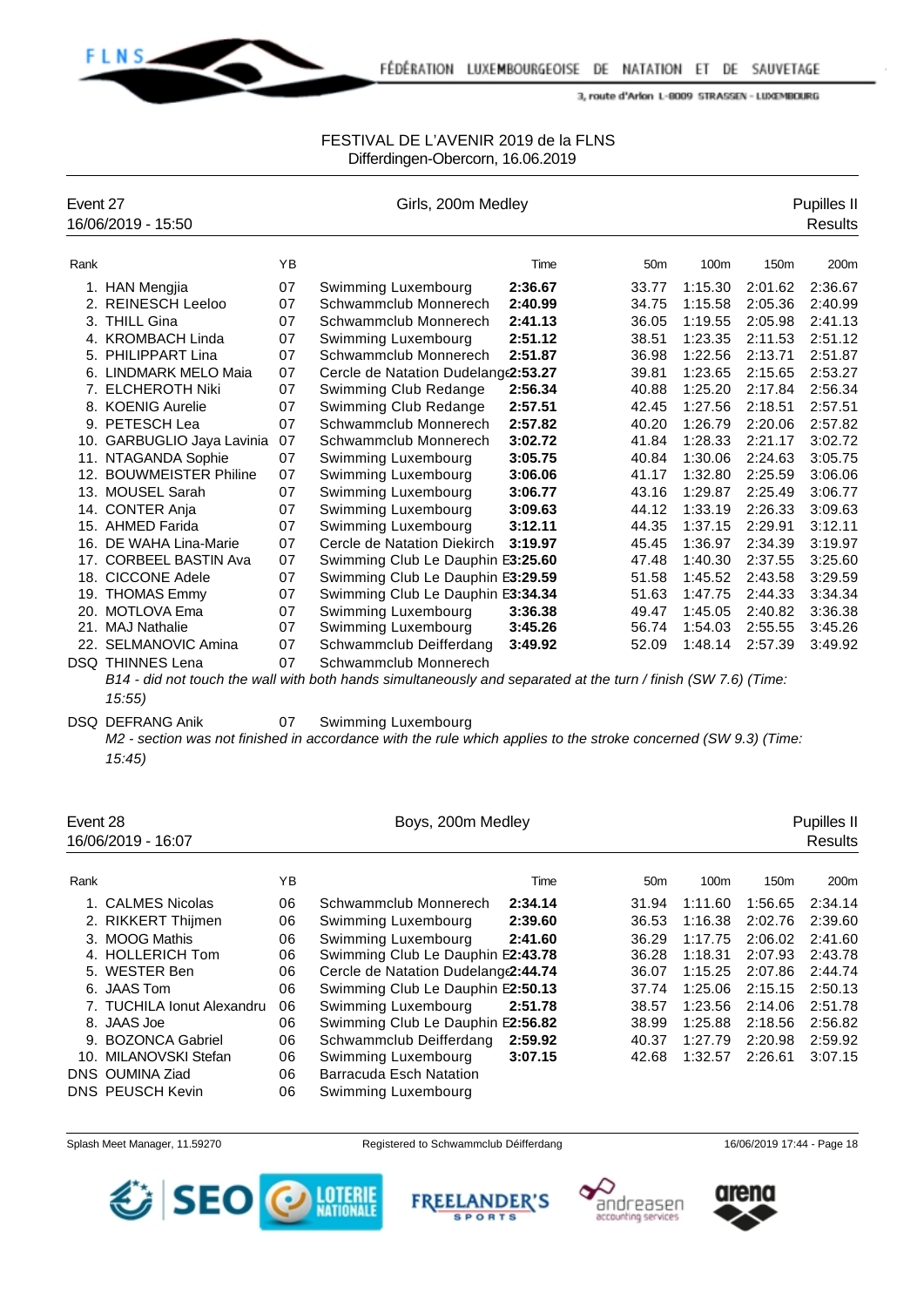

| Event 29<br>Points: FINA 2018  | 16/06/2019 - 16:15                                                                                                                                                                      |                            | Girls, 100m Freestyle                                                                                                      |                                              | Poussins I<br><b>Results</b> |  |
|--------------------------------|-----------------------------------------------------------------------------------------------------------------------------------------------------------------------------------------|----------------------------|----------------------------------------------------------------------------------------------------------------------------|----------------------------------------------|------------------------------|--|
| Rank                           |                                                                                                                                                                                         | YB                         |                                                                                                                            | Time                                         | Pts                          |  |
| 2.<br>3.<br>4.                 | 1. PAVELEK Mira<br><b>BARTHEL Emma</b><br><b>BOUWMEISTER Julianne</b><br><b>DONDELINGER Eila</b><br>DSQ LEONARD Leni<br>G2 - Starting before the starting signal (SW 4.4) (Time: 16:15) | 10<br>10<br>10<br>10<br>10 | Swimming Luxembourg<br>Swimming Club Redange<br>Swimming Luxembourg<br>Swimming Club Le Dauphin Ett<br>Swimming Luxembourg | 1:29.39<br>1:35.39<br>1:40.55<br>1:42.27 118 | 177<br>146<br>124            |  |
| <b>DNS</b>                     | <b>ANTUNES ROSA Miriam</b><br>DNS YANKOVA Neda                                                                                                                                          | 10<br>10                   | Cercle Nautique Petange<br>Swimming Luxembourg                                                                             |                                              |                              |  |
| Event 30<br>16/06/2019 - 16:21 |                                                                                                                                                                                         |                            | Boys, 100m Freestyle                                                                                                       |                                              | Poussins I<br><b>Results</b> |  |
| Points: FINA 2018              |                                                                                                                                                                                         |                            |                                                                                                                            |                                              |                              |  |
| Rank                           |                                                                                                                                                                                         | YB                         |                                                                                                                            | Time                                         | Pts                          |  |
| 1.                             | <b>REINESCH Inaki</b>                                                                                                                                                                   | 09                         | Schwammclub Deifferdang                                                                                                    | 1:20.61                                      | 173                          |  |
|                                | 2. BEHLIL Alp                                                                                                                                                                           | 09                         | <b>Swimming Luxembourg</b>                                                                                                 | 1:22.48                                      | 161                          |  |
|                                | 3. REDING Deyan                                                                                                                                                                         | 09                         | Cercle de Natation Dudelange                                                                                               | 1:22.90                                      | 159                          |  |
| 4.                             | <b>BORDAS Anatole</b>                                                                                                                                                                   | 09                         | Schwammclub Monnerech                                                                                                      | 1:23.27                                      | 157                          |  |
| 5.                             | <b>MAIT-RABBI Nizar</b>                                                                                                                                                                 | 09                         | Schwammclub Deifferdang                                                                                                    | 1:25.49                                      | 145                          |  |
| 6.                             | <b>KIDD Alexander</b>                                                                                                                                                                   | 09                         | Swimming Luxembourg                                                                                                        | 1:28.42                                      | 131                          |  |
| 7.                             | <b>VALENTINI Stefano</b>                                                                                                                                                                | 09                         | Schwammclub Monnerech                                                                                                      | 1:28.66                                      | 130                          |  |
| 8.                             | <b>ZAUSA Giulio</b>                                                                                                                                                                     | 09                         | Schwammclub Monnerech                                                                                                      | 1:38.48                                      | 95                           |  |
|                                | 9. FABER Max                                                                                                                                                                            | 09                         | Schwammclub Monnerech                                                                                                      | 1:42.85                                      | 83                           |  |
| 10.                            | SANTINI DE ALMEIDA Nilson                                                                                                                                                               | 09                         | Schwammclub Deifferdang                                                                                                    | 1:43.94                                      | 80                           |  |
| 11.                            | <b>CALMES ZBINDEN Chris</b>                                                                                                                                                             | 09                         | Cercle de Natation Dudelange                                                                                               | 1:44.70                                      | 79                           |  |
| 12.                            | <b>STREVELER Max</b>                                                                                                                                                                    | 09                         | Swimming Club Redange                                                                                                      | 1:49.31                                      | 69                           |  |
|                                | 13. CARDOSO COSTA Diogo                                                                                                                                                                 | 09                         | Cercle de Natation Dudelange                                                                                               | 1:53.15                                      | 62                           |  |
|                                | 14. DE ALMEIDA Ethan                                                                                                                                                                    | 09                         | Schwammclub Monnerech                                                                                                      | 2:07.30                                      | 43                           |  |
|                                | 15. OESCH Noah                                                                                                                                                                          | 09                         | Schwammclub Monnerech                                                                                                      | 2:11.02                                      | 40                           |  |
|                                | DNS FALTZ Aleksandar                                                                                                                                                                    | 09                         | Swimming Club Le Dauphin Ett                                                                                               |                                              |                              |  |
| <b>DNS</b><br><b>DNS</b>       | <b>TROIA REVERTE Giacomo</b>                                                                                                                                                            | 09<br>09                   | Swimming Club Le Dauphin Ett                                                                                               |                                              |                              |  |
|                                | YANKOV Andrey                                                                                                                                                                           |                            | Swimming Luxembourg                                                                                                        |                                              |                              |  |









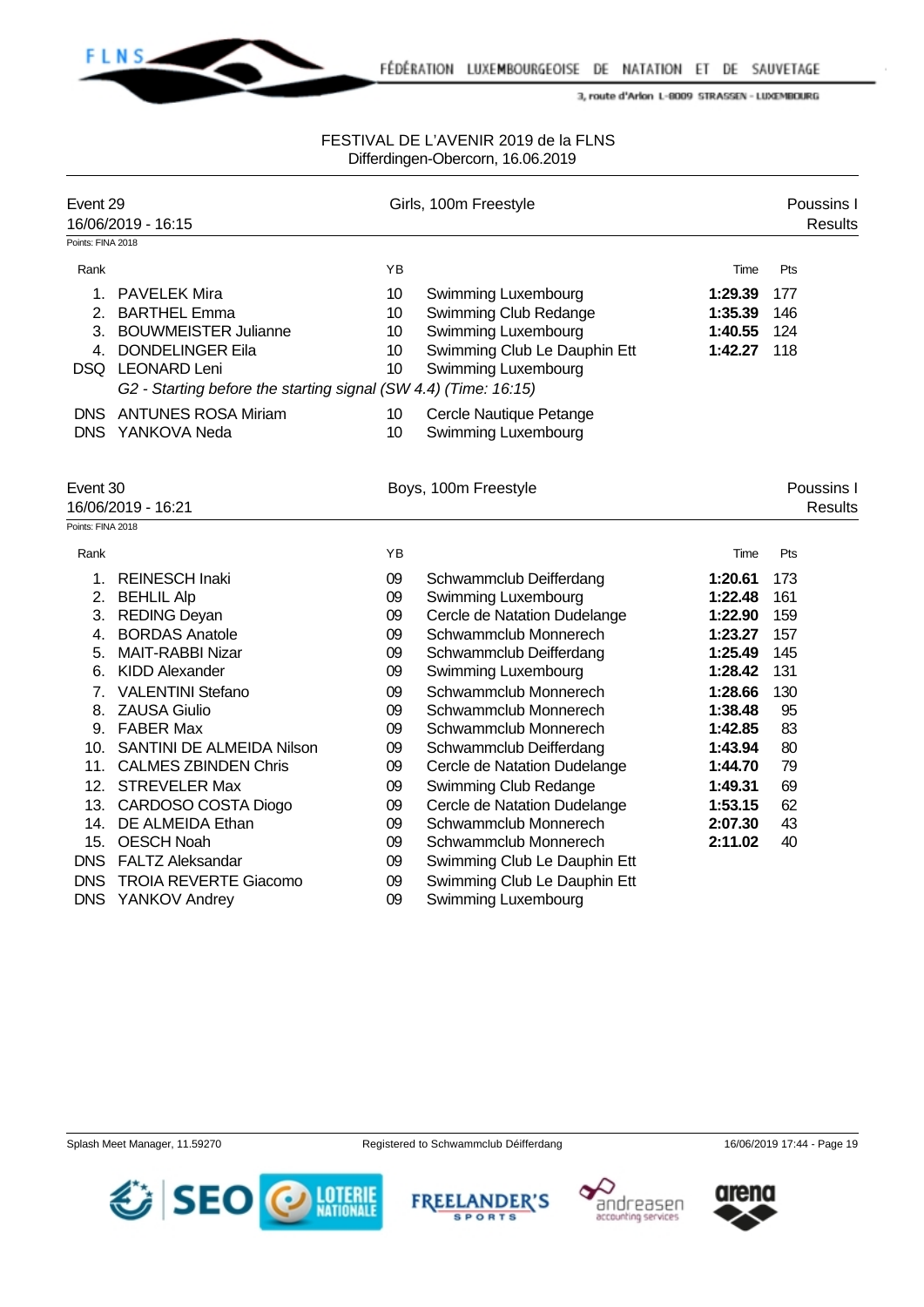

### FESTIVAL DE L'AVENIR 2019 de la FLNS Differdingen-Obercorn, 16.06.2019

| Event 31                      | 16/06/2019 - 16:29            |    | Girls, 100m Freestyle          |             | Poussins II<br><b>Results</b> |
|-------------------------------|-------------------------------|----|--------------------------------|-------------|-------------------------------|
| Points: FINA 2018             |                               |    |                                |             |                               |
| Rank                          |                               | ΥB |                                | Time        | Pts                           |
| 1.                            | <b>GRUJIC-MARTINS Teodora</b> | 09 | Swimming Luxembourg            | 1:16.14     | 287                           |
| 2.                            | MILANOVSKA Maja               | 09 | Swimming Luxembourg            | 1:19.09     | 256                           |
|                               | 3. CONSTANTIN Sophia          | 09 | Swimming Luxembourg            | 1:23.77     | 215                           |
|                               | 4. KROMBACH Eva               | 09 | Swimming Luxembourg            | 1:28.17     | 185                           |
|                               | 5. PRENTIC Anela              | 09 | Schwammclub Deifferdang        | 1:31.00     | 168                           |
| 6.                            | <b>POELS Klara-Luisa</b>      | 09 | Swimming Luxembourg            | 1:32.51     | 160                           |
|                               | 7. FEINEN Zohra               | 09 | Swimming Club Le Dauphin Ett   | 1:35.19     | 147                           |
|                               | 8. LUETZEN Laura              | 09 | Cercle de Natation Diekirch    | 1:38.15     | 134                           |
|                               | NOTHUM June                   | 09 | Swimming Club Redange          | 1:38.15     | 134                           |
|                               | 10. FRADET Maelle             | 09 | Schwammclub Deifferdang        | 1:43.89     | 113                           |
| 11.                           | <b>SMITH Josephine</b>        | 09 | Swimming Club Redange          | 1:44.03     | 112                           |
| 12.                           | <b>OLINGER Lilli</b>          | 09 | Swimming Club Redange          | 1:45.84     | 107                           |
|                               | 13. RIVELLINI Frida           | 09 | Swimming Luxembourg            | 1:46.27     | 105                           |
|                               | 14. HUREMOVIC Dina            | 09 | Cercle Nautique Petange        | 1:48.52     | 99                            |
|                               | 15. RANCITELLI Ayleen         | 09 | Schwammclub Monnerech          | 1:51.09     | 92                            |
|                               | 16. CANDASAMY Mythili         | 09 | Swimming Club Le Dauphin Ett   | 1:53.60     | 86                            |
| 17.                           | <b>MOVILIA Miria</b>          | 09 | Cercle Nautique Petange        | 1:54.97     | 83                            |
| 18.                           | <b>SAND Jade Emmanuelle</b>   | 09 | Cercle de Natation Diekirch    | 2:02.89     | 68                            |
|                               | 19. LONGO Mara                | 09 | Swimming Club Le Dauphin Ett   | 2:07.38     | 61                            |
|                               | DNS PACHECO DE SOUSA Yara     | 09 | Cercle de Natation Dudelange   |             |                               |
|                               | DNS REUTER Tamara             | 09 | Schwammclub Monnerech          |             |                               |
| Event 32<br>Points: FINA 2018 | 16/06/2019 - 16:40            |    | Boys, 100m Freestyle           |             | Poussins II<br><b>Results</b> |
| Rank                          |                               | YB |                                | Time        | Pts                           |
| 1.                            | <b>VIGUIER Evan</b>           | 08 | Swimming Luxembourg            | 1:10.94     | 254                           |
| 2.                            | <b>ORTIZ BOGDANOV Pablo</b>   | 08 | Swimming Luxembourg            | 1:14.24     | 221                           |
| 3.                            | <b>VISSER Mats</b>            | 08 | Swimming Club Le Dauphin Ett   | 1:15.09 214 |                               |
| 4.                            | <b>KRIES Leo</b>              | 08 | Swimming Luxembourg            | 1:20.45     | 174                           |
| 5.                            | <b>KROMBACH Alex</b>          | 08 | Swimming Luxembourg            | 1:21.70     | 166                           |
| 6.                            | SAMMARCO Andrea               | 08 | Swimming Luxembourg            | 1:21.92     | 165                           |
| 7.                            | MELOUANE AMAHZOUNE Adam       | 08 | Cercle de Natation Wiltz       | 1:22.60     | 161                           |
| 8.                            | <b>MOOG Jules</b>             | 08 | Swimming Luxembourg            | 1:24.10     | 152                           |
| 9.                            | <b>KUNEN Fynn</b>             | 08 | Swimming Luxembourg            | 1:26.33     | 141                           |
| 10.                           | <b>STAICU David-Andrei</b>    | 08 | Swimming Club Le Dauphin Ett   | 1:27.22     | 136                           |
| 11.                           | <b>SIEDLECKI Michal</b>       | 08 | Swimming Luxembourg            | 1:28.27     | 131                           |
| 12.                           | <b>METZLER Charles</b>        | 08 | Swimming Luxembourg            | 1:29.11     | 128                           |
| 13.                           | <b>GEORGIEV Theodor</b>       | 08 | Swimming Luxembourg            | 1:29.28     | 127                           |
|                               | 14. FERREIRA Noah             | 08 | Cercle Nautique Echternach     | 1:30.70     | 121                           |
| 15.                           | <b>GONCALVES Patrick</b>      | 08 | <b>Barracuda Esch Natation</b> | 1:32.44     | 114                           |
|                               | 16. OUMINA Reda               | 08 | <b>Barracuda Esch Natation</b> | 1:35.39     | 104                           |
|                               |                               |    |                                |             |                               |







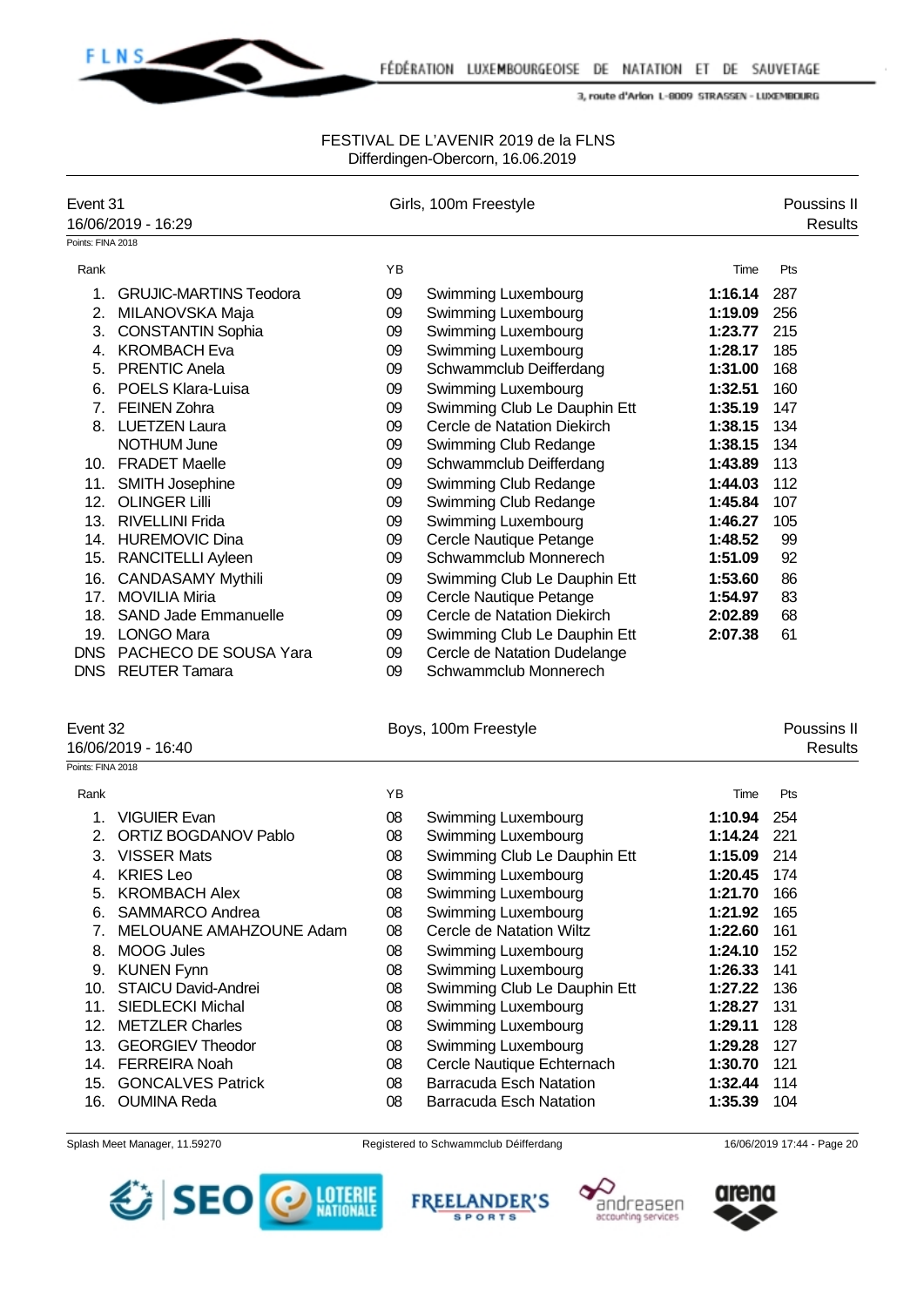

### FESTIVAL DE L'AVENIR 2019 de la FLNS Differdingen-Obercorn, 16.06.2019

### Event 32, Boys, 100m Freestyle, Poussins II

| Rank              |                                | YB |                              | Time    | Pts                  |
|-------------------|--------------------------------|----|------------------------------|---------|----------------------|
| 17.               | <b>WILDGEN Charel</b>          | 08 | Cercle Nautique Echternach   | 1:38.65 | 94                   |
| 18.               | <b>SUBASIC Denis</b>           | 08 | Cercle de Natation Dudelange | 1:38.71 | 94                   |
| 19.               | <b>PIRET Alexandre</b>         | 08 | Swimming Club Redange        | 1:39.93 | 90                   |
| 20.               | FIGUEIROA MUNOZ Luis Guilherme | 08 | Cercle de Natation Diekirch  | 1:42.39 | 84                   |
| 21.               | DAKEU NGAHA David Owen         | 08 | Cercle de Natation Diekirch  | 1:45.26 | 77                   |
| 22.               | FIGUEIROA MUNOZ Marco Antonio  | 08 | Cercle de Natation Diekirch  | 1:45.88 | 76                   |
| 23.               | <b>MORAIS GRAVATO Diogo</b>    | 08 | Cercle de Natation Dudelange | 1:48.88 | 70                   |
| 24.               | POLIAKOV Kim                   | 08 | Schwammclub Monnerech        | 1:53.07 | 62                   |
| 25.               | <b>PIRET Alexis</b>            | 08 | Swimming Club Redange        | 1:53.99 | 61                   |
| 26.               | <b>MARTINS ENES Goncalo</b>    | 08 | Schwammclub Deifferdang      | 2:03.35 | 48                   |
| 27.               | <b>FERNANDES Victor</b>        | 08 | Schwammclub Deifferdang      | 2:12.12 | 39                   |
| DNS.              | <b>BOURG Nicolas</b>           | 08 | Swimming Luxembourg          |         |                      |
| Event 217         |                                |    | Girls, 50m Freestyle         |         | Pupilles             |
|                   | 16/06/2019 - 17:02             |    |                              |         | <b>Results Final</b> |
| Points: FINA 2018 |                                |    |                              |         |                      |
| Rank              |                                | YB |                              | Time    | Pts                  |

| 1. HRIC Nina      | 08 | Swimming Luxembourg          | <b>30.50</b> 424 |  |
|-------------------|----|------------------------------|------------------|--|
| 2. BLESES Joyce   | 08 | Swimming Club Le Dauphin Ett | 30.63 419        |  |
| 3. SCHOLER Amelie | 08 | Swimming Luxembourg          | 31.91 371        |  |
| 4. ALLAR Maud     | 08 | Cercle Nautique Petange      | <b>33.06</b> 333 |  |
| 5. GHIRELLI Lynn  | 08 | Swimming Club Le Dauphin Ett | 33.43 322        |  |
| 6. HARGER Allison | 08 | Cercle de Natation Dudelange | <b>34.10</b> 304 |  |
|                   |    |                              |                  |  |
|                   |    |                              |                  |  |

| Event 218           | Boys, 50m Freestyle |                          | Pupilles I       |                      |  |
|---------------------|---------------------|--------------------------|------------------|----------------------|--|
| 16/06/2019 - 17:04  |                     |                          |                  | <b>Results Final</b> |  |
| Points: FINA 2018   |                     |                          |                  |                      |  |
| Rank                | ΥB                  |                          | Time             | Pts                  |  |
| 1. FEDOSEEV Anton   | 07                  | Swimming Luxembourg      | 30.69            | - 287                |  |
| 2. ESCHETTE Louis   | 07                  | Cercle de Natation Wiltz | <b>30.95</b> 280 |                      |  |
| 3. WEYLAND Philippe | 07                  | Swimming Luxembourg      | 31.24 272        |                      |  |
| 4. PASSER Daniel    | 07                  | Swimming Luxembourg      | 31.72            | - 260                |  |

| 4. PASSER Daniel | 07 Swimming Luxembourg       | 31.72 260 |  |
|------------------|------------------------------|-----------|--|
| 5. LEY Jamie     | Swimming Club Le Dauphin Ett | 32.38 244 |  |

- 6. THILL Louis 07 Swimming Luxembourg **32.45** 243
	-









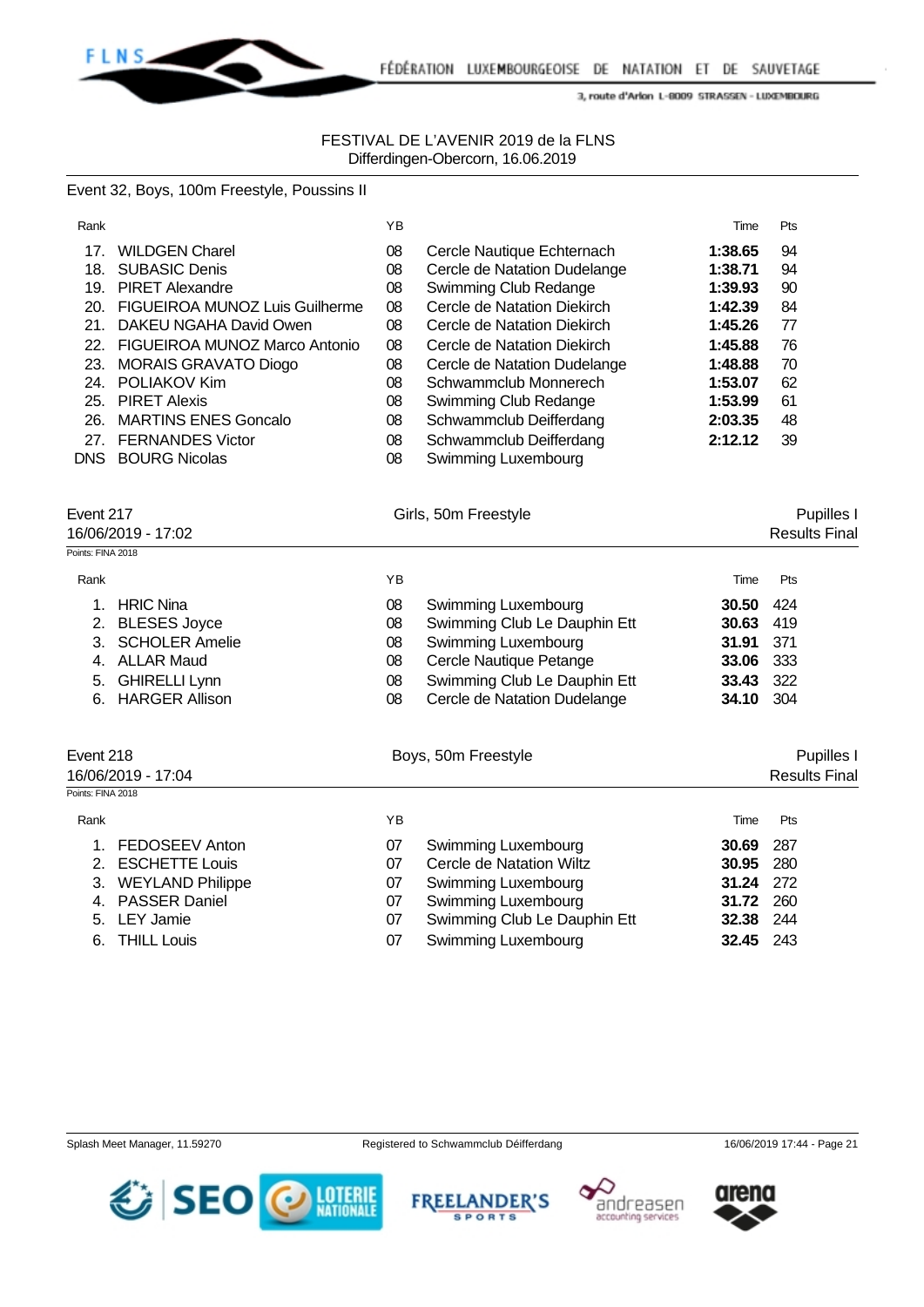

| Event 219                                           | 16/06/2019 - 17:06             |                     | Girls, 50m Freestyle         |                                     | Pupilles II<br><b>Results Final</b> |  |
|-----------------------------------------------------|--------------------------------|---------------------|------------------------------|-------------------------------------|-------------------------------------|--|
| Points: FINA 2018                                   |                                |                     |                              |                                     |                                     |  |
| Rank                                                |                                | YB                  |                              | Time                                | Pts                                 |  |
| 1.                                                  | <b>HAN Mengjia</b>             | 07                  | Swimming Luxembourg          | 29.64                               | 462                                 |  |
| 2.                                                  | <b>REINESCH Leeloo</b>         | 07                  | Schwammclub Monnerech        | 30.07                               | 443                                 |  |
| 3.                                                  | PETESCH Lea                    | 07                  | Schwammclub Monnerech        | 30.18                               | 438                                 |  |
| 4.                                                  | <b>LINDMARK MELO Maia</b>      | 07                  | Cercle de Natation Dudelange | 30.55                               | 422                                 |  |
| 5.                                                  | <b>THILL Gina</b>              | 07                  | Schwammclub Monnerech        | 31.64                               | 380                                 |  |
| 6.                                                  | GARBUGLIO Jaya Lavinia         | 07                  | Schwammclub Monnerech        | 31.94                               | 370                                 |  |
| Event 220<br>16/06/2019 - 17:08                     |                                | Boys, 50m Freestyle |                              | Pupilles II<br><b>Results Final</b> |                                     |  |
| Points: FINA 2018                                   |                                |                     |                              |                                     |                                     |  |
| Rank                                                |                                | YB                  |                              | Time                                | Pts                                 |  |
| 1.                                                  | <b>CALMES Nicolas</b>          | 06                  | Schwammclub Monnerech        | 28.58                               | 356                                 |  |
| 2.                                                  | <b>RIKKERT Thijmen</b>         | 06                  | Swimming Luxembourg          | 29.50                               | 323                                 |  |
|                                                     | 3. HOLLERICH Tom               | 06                  | Swimming Club Le Dauphin Ett | 29.97                               | 308                                 |  |
| 4.                                                  | <b>MOOG Mathis</b>             | 06                  | Swimming Luxembourg          | 30.32                               | 298                                 |  |
| 5.                                                  | <b>JAAS Tom</b>                | 06                  | Swimming Club Le Dauphin Ett | 30.75                               | 286                                 |  |
| 6.                                                  | <b>WESTER Ben</b>              | 06                  | Cercle de Natation Dudelange | 31.27                               | 271                                 |  |
| Event 33<br>16/06/2019 - 17:20<br>Points: FINA 2018 |                                |                     | Mixed, 4 x 50m Medley        |                                     | Poussins<br><b>Results</b>          |  |
| Rank                                                |                                |                     |                              | Time                                | Pts                                 |  |
| 1.                                                  | Swimming Luxembourg 1          |                     | Swimming Luxembourg          | 2:38.41                             | 230                                 |  |
| 2.                                                  | Swimming Luxembourg 2          |                     | Swimming Luxembourg          | 2:49.46                             | 188                                 |  |
| 3.                                                  | Schwammclub Déifferdang 1      |                     | Schwammclub Deifferdang      | 3:00.41                             | 156                                 |  |
| 4.                                                  | Swimming Club Le Dauphin Ett 1 |                     | Swimming Club Le Dauphin Ett | 3:06.05                             | 142                                 |  |
| 5.                                                  | Swimming Club Redange 1        |                     | Swimming Club Redange        | 3:44.74                             | 80                                  |  |
| 6.                                                  | Cercle de Natation Diekirch 1  |                     | Cercle de Natation Diekirch  | 3:52.46                             | 73                                  |  |
| <b>WDR</b>                                          | Schwammclub Monnerech 1        |                     | Schwammclub Monnerech        |                                     |                                     |  |